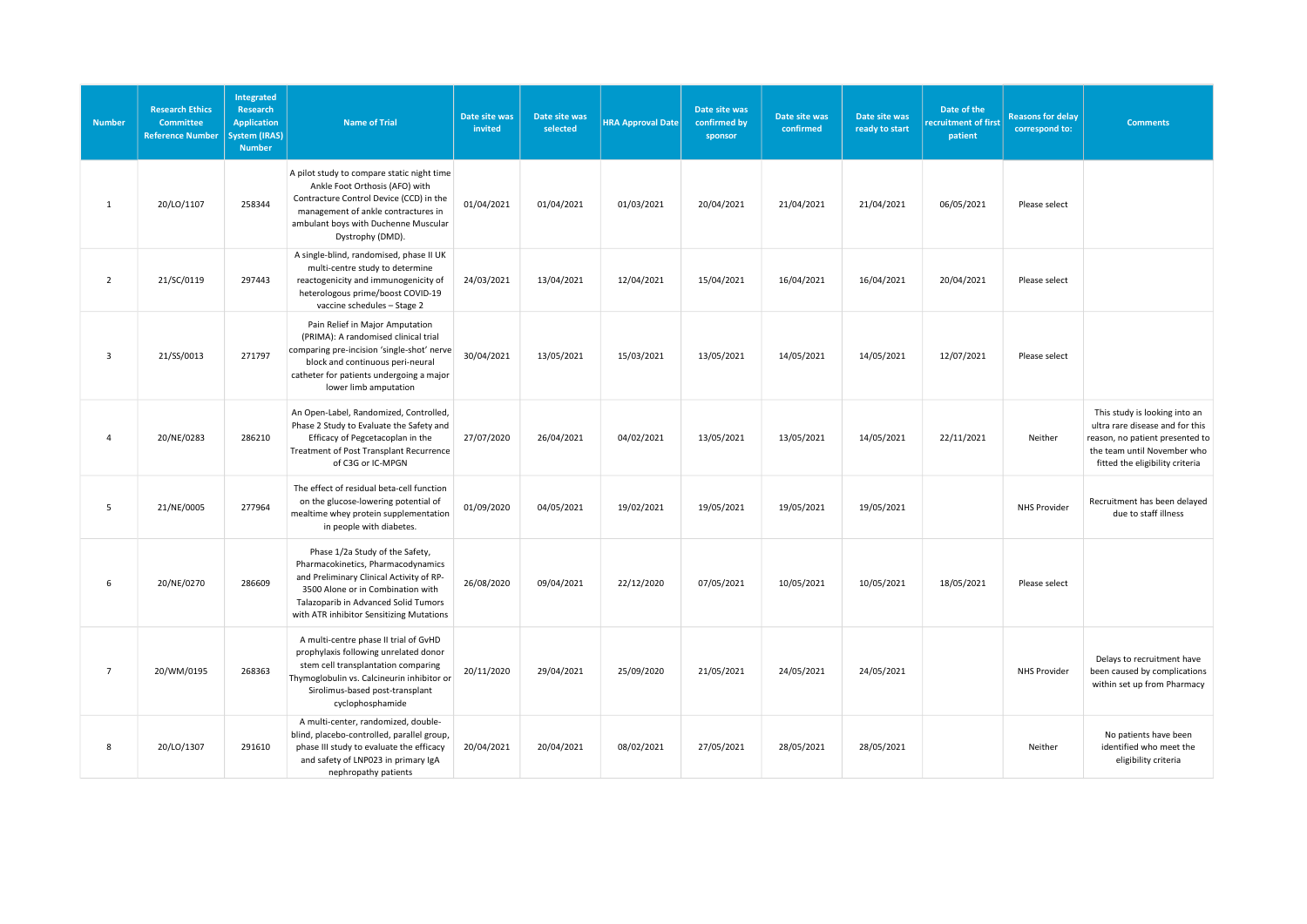| <b>Number</b> | <b>Research Ethics</b><br><b>Committee</b><br><b>Reference Number</b> | Integrated<br>Research<br><b>Application</b><br><b>System (IRAS)</b><br><b>Number</b> | <b>Name of Trial</b>                                                                                                                                                                                                                                                 | Date site was<br>invited | Date site was<br>selected | <b>HRA Approval Date</b> | Date site was<br>confirmed by<br>sponsor | Date site was<br>confirmed | Date site was<br>ready to start | Date of the<br>recruitment of first<br>patient | <b>Reasons for delay</b><br>correspond to: | <b>Comments</b>                                                                                                                                                            |
|---------------|-----------------------------------------------------------------------|---------------------------------------------------------------------------------------|----------------------------------------------------------------------------------------------------------------------------------------------------------------------------------------------------------------------------------------------------------------------|--------------------------|---------------------------|--------------------------|------------------------------------------|----------------------------|---------------------------------|------------------------------------------------|--------------------------------------------|----------------------------------------------------------------------------------------------------------------------------------------------------------------------------|
| 9             | 20/SC/0448                                                            | 290709                                                                                | Community participants with COPD or<br>bronchiectasis and at risk of Respiratory<br>Viral Infections including SARS-CoV-2: An<br>open-label, multicentre feasibility study<br>of an inhaled nitric oxide generating<br>solution (RESP301)                            | 14/04/2021               | 14/04/2021                | 18/12/2020               | 06/05/2021                               | 07/05/2021                 | 07/05/2021                      | 25/01/2022                                     | Sponsor                                    | This study was on hold pending<br>a substantial protocol<br>amendment                                                                                                      |
| 10            | 21/LO/0056                                                            | 1003503                                                                               | Interventional, randomized, double-blind,<br>parallel-group, placebo-controlled<br>delayed-start study to evaluate the the<br>efficacy and safety of eptinezumab in<br>patients with episodic Cluster Headache<br>(eCH).                                             | 11/01/2021               | 06/05/2021                | 25/02/2021               | 24/05/2021                               | 24/05/2021                 | 24/05/2021                      | 27/08/2021                                     | <b>NHS Provider</b>                        | Pharmacy green light was not<br>given until the middle of August<br>2021 and the first patient was<br>consented on 27th August 2021                                        |
| 11            | 21/WA/0008                                                            | 283679                                                                                | A PHASE III, MULTICENTER,<br>RANDOMIZED, DOUBLE-MASKED, ACTIVE<br>COMPARATORCONTROLLED STUDY TO<br>EVALUATE THE EFFICACY AND SAFETY OF<br>FARICIMAB IN PATIENTS WITH MACULAR<br>EDEMA SECONDARY TO CENTRAL<br>RETINAL OR HEMIRETINAL VEIN<br><b>OCCLUSION</b>        | 23/02/2021               | 20/04/2021                | 26/03/2021               | 21/05/2021                               | 21/05/2021                 | 21/05/2021                      | 17/06/2021                                     | Please select                              |                                                                                                                                                                            |
| 12            | 20/EM/0237                                                            | 266746                                                                                | Acceptance and Commitment Therapy for<br>Young Brain Tumour Survivors: An<br>Acceptability and Feasibility Trial                                                                                                                                                     | 22/03/2021               | 29/04/2021                | 24/11/2020               | 14/05/2021                               | 14/05/2021                 | 14/05/2021                      | 11/06/2021                                     | Please select                              |                                                                                                                                                                            |
| 13            | 21/YH/0071                                                            | 295903                                                                                | Phase 2/3, Placebo-Controlled,<br>Randomized, Observer-Blinded, Study to<br>Evaluate to the Safety, Tolerability and<br>Immunogenicity of SARS-CoV-2 RNA<br>Vaccine Candidate (BNT162b2) against<br>COVID-19 IN Healthy Pregnant Women 18<br>years of Age and Older. | 24/03/2021               | 25/05/2021                | 21/04/2021               | 25/05/2021                               | 25/05/2021                 | 25/05/2021                      | 24/06/2021                                     | Please select                              |                                                                                                                                                                            |
| 14            | 21/NW/0125                                                            | 294164                                                                                | A RANDOMIZED, OBSERVER-BLIND,<br>CONTROLLED, SUPERIORITY STUDY TO<br>COMPARE THE IMMUNOGENICITY<br>AGAINST COVID-19, OF VLA2001 VACCINE<br>TO AZD1222 VACCINE, IN ADULTS                                                                                             | 03/03/2021               | 30/04/2021                | 20/04/2021               | 06/05/2021                               | 07/05/2021                 | 07/05/2021                      | 10/05/2021                                     | Please select                              |                                                                                                                                                                            |
| 15            | 21/WA/0066                                                            | 253665                                                                                | A randomised crossover design study<br>comparing the pharmacokinetics and<br>pharmacodynamics of two single oral<br>doses of aspirin (75 mg v150mg) in<br>pregnant women at risk of pre-eclampsia.                                                                   | 07/08/2018               | 23/06/2021                | 30/03/2021               | 23/06/2021                               | 25/06/2021                 | 25/06/2021                      | 22/07/2021                                     | Please select                              |                                                                                                                                                                            |
| 16            | 19/SC/0599                                                            | 270649                                                                                | A Phase 1b Study of ASP1948, Targeting<br>an Immune Modulatory Receptor, as a<br>Single Agent and in Combination with<br>Nivolumab in Subjects with Advanced<br>Solid Tumours                                                                                        | 26/04/2021               | 26/04/2021                | 03/03/2020               | 09/06/2021                               | 15/06/2021                 | 15/06/2021                      | 03/08/2021                                     | Sponsor                                    | Set up was delayed as the<br>contracting team had to wait for<br>sponsor to sign. No patients<br>were identified until August<br>2021 that met the eligibility<br>criteria |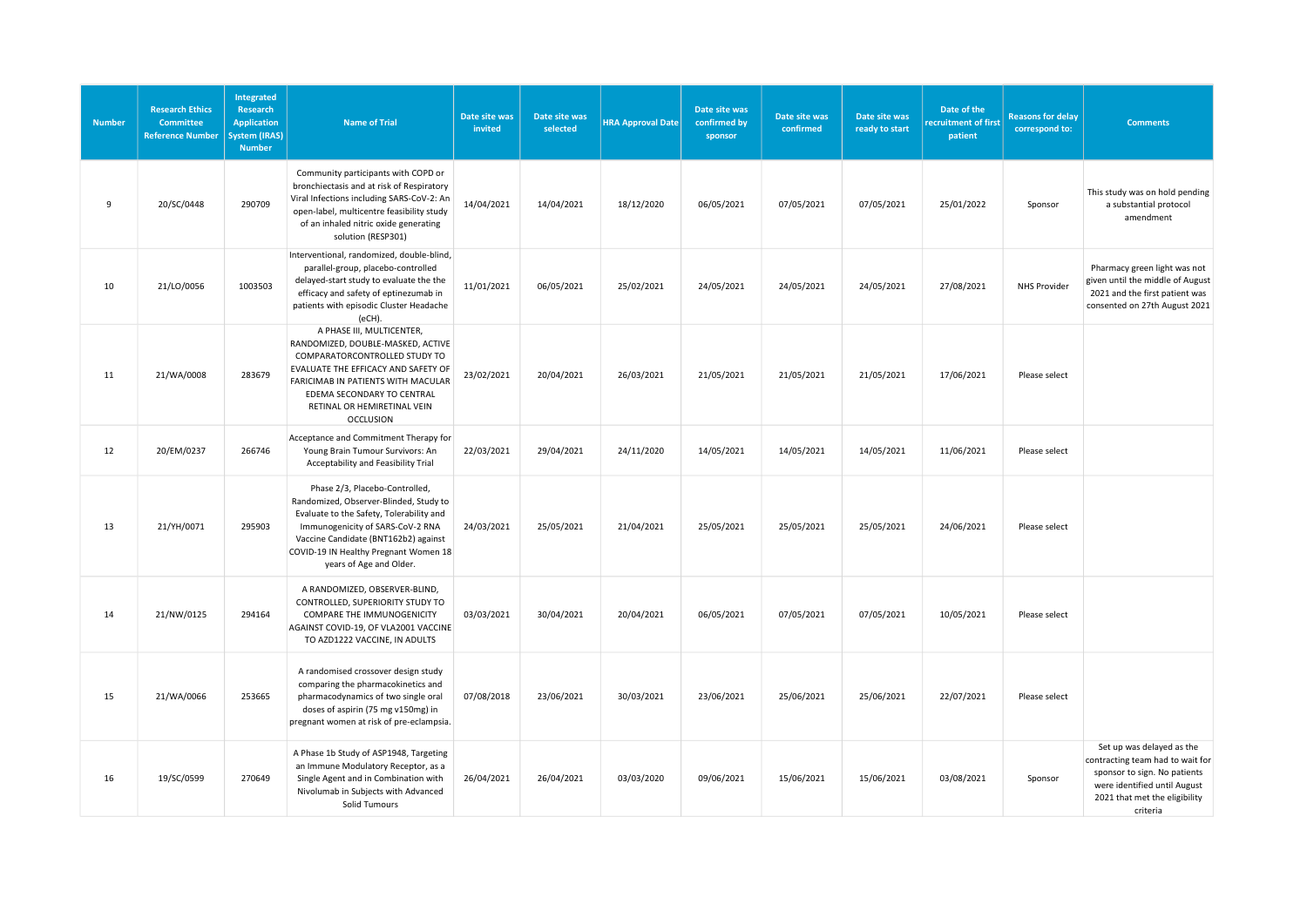| <b>Number</b> | <b>Research Ethics</b><br>Committee<br><b>Reference Number</b> | Integrated<br><b>Research</b><br><b>Application</b><br><b>System (IRAS)</b><br><b>Number</b> | <b>Name of Trial</b>                                                                                                                                                                                                                                                                                                                               | Date site was<br>invited | Date site was<br>selected | <b>HRA Approval Date</b> | Date site was<br>confirmed by<br>sponsor | Date site was<br>confirmed | Date site was<br>ready to start | Date of the<br>recruitment of first<br>patient | <b>Reasons for delay</b><br>correspond to: | <b>Comments</b>                                                                                                                                 |
|---------------|----------------------------------------------------------------|----------------------------------------------------------------------------------------------|----------------------------------------------------------------------------------------------------------------------------------------------------------------------------------------------------------------------------------------------------------------------------------------------------------------------------------------------------|--------------------------|---------------------------|--------------------------|------------------------------------------|----------------------------|---------------------------------|------------------------------------------------|--------------------------------------------|-------------------------------------------------------------------------------------------------------------------------------------------------|
| 17            | 21/NE/0020                                                     | 275595                                                                                       | A pragmatic, multicentre, placebo-<br>controlled, 3-arm, double-blinded,<br>randomised controlled trial,<br>incorporating an internal pilot, to<br>determine the role of bronchodilators in<br>preventing exacerbations of<br>bronchiectasis                                                                                                       | 11/11/2019               | 14/06/2021                | 10/03/2021               | 14/06/2021                               | 14/06/2021                 | 17/06/2021                      | 22/09/2021                                     | Sponsor                                    | Study was delayed recruiting<br>their first patient due to<br>confirmation from sponsor of<br>study opening at site<br>(Greenlight)             |
| 18            | 19/LO/1585                                                     | 263041                                                                                       | Compression Hosiery to Avoid Post-<br>Thrombotic Syndrome                                                                                                                                                                                                                                                                                          | 17/12/2019               | 03/06/2021                | 24/10/2019               | 24/05/2021                               | 25/06/2021                 | 29/06/2021                      |                                                | NHS Provider                               | Recruitment has been difficult<br>due to staffing issues                                                                                        |
| 19            | 21/LO/0186                                                     | 286735                                                                                       | Effects of tele-rehabilitation multimodal<br>lifestyle intervention on function<br>capacity, cardiovascular health and<br>quality of life inpatients with peripheral<br>artery disease from low socioeconomic<br>areas: a pilot randomized controlled trial<br>Telehealth EXercise Training in peripheral<br>arterial disease - The TEXT-PAD study | 01/07/2020               | 06/05/2021                | 22/04/2021               | 05/08/2020                               | 11/06/2021                 | 11/06/2021                      | 15/09/2021                                     | <b>NHS Provider</b>                        | Recruitment was delayed due to<br>staff issues due to COVID and<br>long term sick                                                               |
| 20            | 20/NW/0340                                                     | 1003335                                                                                      | A PHASE IIIB MULTICENTER,<br>RANDOMIZED, DOUBLE-BLIND,<br>CONTROLLED STUDY TO EVALUATE THE<br>EFFICACY, SAFETY AND<br>PHARMACOKINETICS OF A HIGHER DOSE<br>OF OCRELIZUMAB IN ADULTS WITH<br>PRIMARY PROGRESSIVE MULTIPLE<br><b>SCLEROSIS</b>                                                                                                       | 22/09/2020               | 19/05/2021                | 18/09/2020               | 19/05/2021                               | 20/05/2021                 | 08/06/2021                      |                                                | Sponsor                                    | The research team are currently<br>awaiting Doctor training before<br>they are able to gain green light<br>from the sponsor                     |
| 21            | 20/WS/0057                                                     | 277361                                                                                       | Erythropoietin and Darbepoetin in<br>Neonatal Encephalopathy (EDEN) study                                                                                                                                                                                                                                                                          | 20/10/2020               | 19/05/2021                | 27/05/2020               | 01/06/2021                               | 02/06/2021                 | 02/06/2021                      | 21/11/2021                                     | <b>NHS Provider</b>                        | The research team initially were<br>unable to recruit to EDEN due<br>to the pharmacy production<br>team not being ready to<br>disperse the drug |
| 22            | 21/EM/0041                                                     | 281071                                                                                       | Human Milk, Nutrition, Growth, and<br>Breastfeeding Rates at Discharge: The<br>Hummingbird Study                                                                                                                                                                                                                                                   | 13/11/2020               | 20/05/2021                | 06/04/2021               | 01/06/2021                               | 01/06/2021                 | 01/06/2021                      | 08/06/2021                                     | Please select                              |                                                                                                                                                 |
| 23            | 20/YH/0300                                                     | 287046                                                                                       | A Prospective, Multi-Center Study of the<br>Braive™ Growth Modulation System<br>When Used in the Treatment of Pediatric<br>Patients Diagnosed with Juvenile or<br>Adolescent Idiopathic Scoliosis (BRAIVE<br>IDE Study)                                                                                                                            | 26/04/2021               | 09/06/2021                | 04/01/2021               | 11/06/2021                               | 11/06/2021                 | 14/06/2021                      | 12/08/2021                                     | Please select                              |                                                                                                                                                 |
| 24            | 21/WM/0013                                                     | 283141                                                                                       | Hysteroscopic Excision of Leiomyoma and<br>Polyp in Infertility - two randomised<br>controlled trials                                                                                                                                                                                                                                              | 21/05/2021               | 07/06/2021                | 10/02/2021               | 09/06/2021                               | 09/06/2021                 | 17/06/2021                      | 18/01/2022                                     | Neither                                    | Recruitment delays were due to<br>low number of patients are<br>presenting at the hospital who<br>met the strict eligibility criteria           |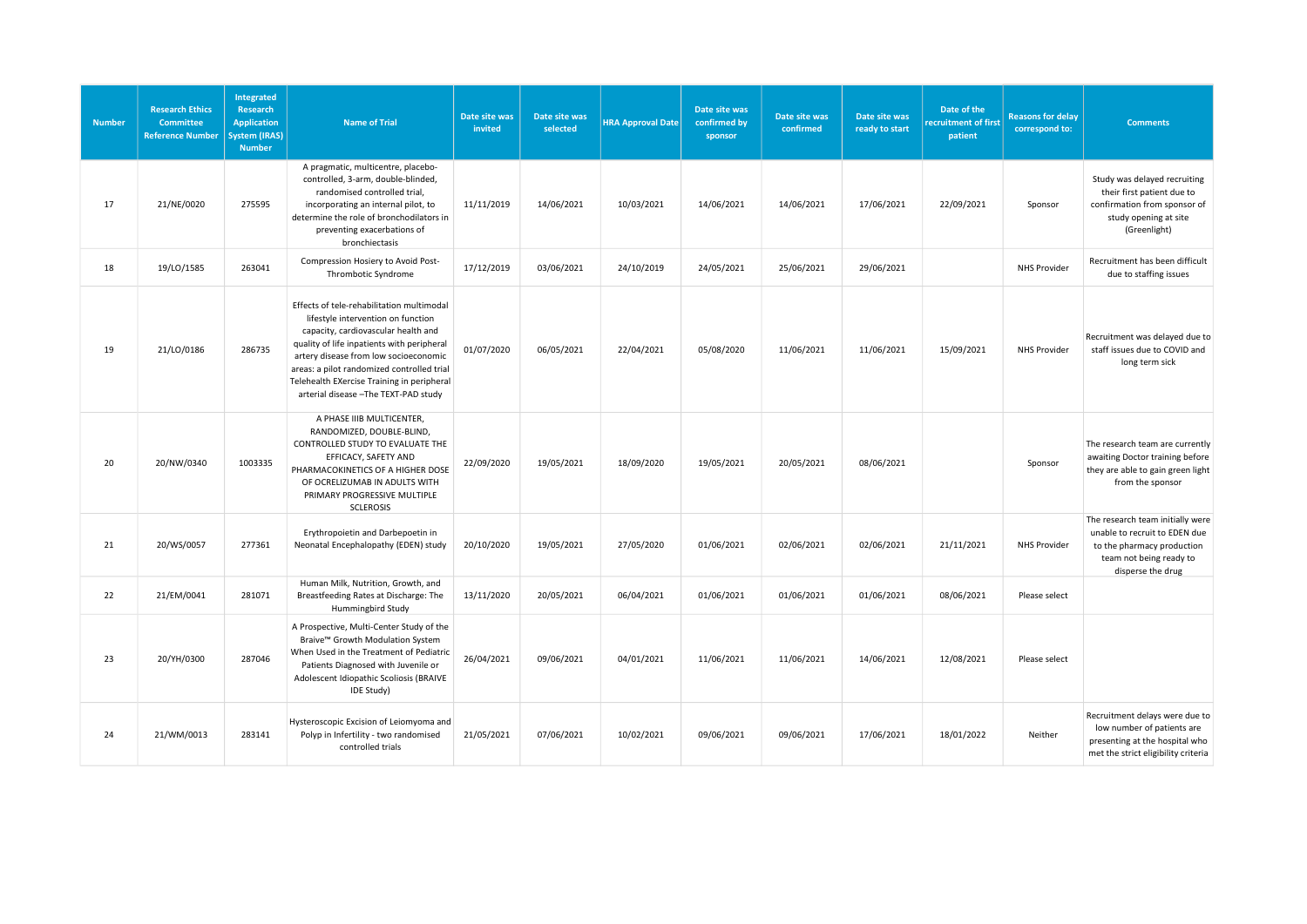| <b>Number</b> | <b>Research Ethics</b><br><b>Committee</b><br><b>Reference Number</b> | Integrated<br>Research<br><b>Application</b><br><b>System (IRAS)</b><br><b>Number</b> | <b>Name of Trial</b>                                                                                                                                                                                                                                                                                                              | Date site was<br>invited | Date site was<br>selected | <b>HRA Approval Date</b> | Date site was<br>confirmed by<br>sponsor | Date site was<br>confirmed | Date site was<br>ready to start | Date of the<br>recruitment of first<br>patient | <b>Reasons for delay</b><br>correspond to: | <b>Comments</b>                                                                                                                                                                                                                                                                                                                                                                 |
|---------------|-----------------------------------------------------------------------|---------------------------------------------------------------------------------------|-----------------------------------------------------------------------------------------------------------------------------------------------------------------------------------------------------------------------------------------------------------------------------------------------------------------------------------|--------------------------|---------------------------|--------------------------|------------------------------------------|----------------------------|---------------------------------|------------------------------------------------|--------------------------------------------|---------------------------------------------------------------------------------------------------------------------------------------------------------------------------------------------------------------------------------------------------------------------------------------------------------------------------------------------------------------------------------|
| 25            | 21/SC/0200                                                            | 300677                                                                                | A Phase II/III Partially Double-Blinded,<br>Randomised, Multinational, Active-<br>Controlled Study in Both Previously<br>Vaccinated and Unvaccinated Adults Ages<br>30 and Above to Determine the Safety<br>and Immunogenicity of AZD2816, a<br>Vaccine for the Prevention of COVID-19<br>Caused by Variant Strains of SARS-CoV-2 | 15/06/2021               | 29/06/2021                | 22/06/2021               | 29/06/2021                               | 29/06/2021                 | 29/06/2021                      | 07/07/2021                                     | Please select                              |                                                                                                                                                                                                                                                                                                                                                                                 |
| 26            | 21/YH/0026                                                            | 289207                                                                                | The HistoSonics System for treatment of<br>primary and metastatic livertumors using<br>histotripsy.                                                                                                                                                                                                                               | 16/09/2020               | 24/05/2021                | 16/04/2021               | 24/05/2021                               | 25/05/2021                 | 09/06/2021                      | 08/07/2021                                     | Please select                              |                                                                                                                                                                                                                                                                                                                                                                                 |
| 27            | 20/LO/0821                                                            | 281982                                                                                | AN OPEN-LABEL, MULTICENTER,<br>ROLLOVER STUDY TO EVALUATE THE<br>SAFETY, TOLERABILITY, AND EFFICACY OF<br>LONG-TERM GANTENERUMAB<br>ADMINISTRATION IN PARTICIPANTS WITH<br>ALZHEIMER'S DISEASE                                                                                                                                    | 18/08/2020               | 10/06/2021                | 23/07/2020               | 10/06/2021                               | 18/06/2021                 | 18/06/2021                      | 30/06/2021                                     | Please select                              |                                                                                                                                                                                                                                                                                                                                                                                 |
| 28            | 19/SC/0112                                                            | 259372                                                                                | Adalimumab in Juvenile Idiopathic<br>Arthritis-associated Uveitis Stopping Trial<br>(ADJUST)                                                                                                                                                                                                                                      | 04/05/2021               | 02/06/2021                | 12/11/2019               | 10/06/2021                               | 14/06/2021                 | 16/07/2021                      | 23/11/2021                                     | Sponsor                                    | This study did not recruit<br>initially because the machine<br>sent to ophthalmology as part<br>of the study, did not work and<br>this was also a problem at other<br>sites. After many virtual<br>meetings, it was decided with<br>sponsor to use a paper<br>alternative                                                                                                       |
| 29            | 20/EM/0159                                                            | 278357                                                                                | Robotic Arthroplasty: a Clinical and cost<br>Effectiveness Randomised controlled trial<br>(RACER)                                                                                                                                                                                                                                 | 16/10/2020               | 01/07/2021                | 29/07/2020               | 01/07/2021                               | 09/07/2021                 | 09/07/2021                      | 02/11/2021                                     | Neither                                    | No patient was identified<br>initially due to the way the<br>study logistics work as the team<br>will only approach patients who<br>are attending a pre-op clinic -<br>The team had 242 patients on<br>the waiting list and the process<br>of screening and checking when<br>pre-op appointments was quite<br>time consuming and made more<br>difficult due to reduced staffing |
| 30            | 20/SC/0299                                                            | 283235                                                                                | A Phase 1b/2, Open-Label Trial to Assess<br>the Safety and Preliminary Efficacy of<br>Epcoritamab (GEN3013; DuoBody®<br>CD3xCD20) in Combination with Other<br>Agents in Subjects with B-cell Non-<br>Hodgkin Lymphoma                                                                                                            | 09/12/2020               | 16/06/2021                | 01/10/2020               | 15/07/2021                               | 19/07/2021                 | 19/07/2021                      |                                                | NHS Provider                               | The research team are yet to<br>recruit to this study due to a<br>significant nursing capacity<br>issue within the team, which is<br>related to maternity leave and<br>long term sickness of our<br>chemotherapy trained nursing<br>staff                                                                                                                                       |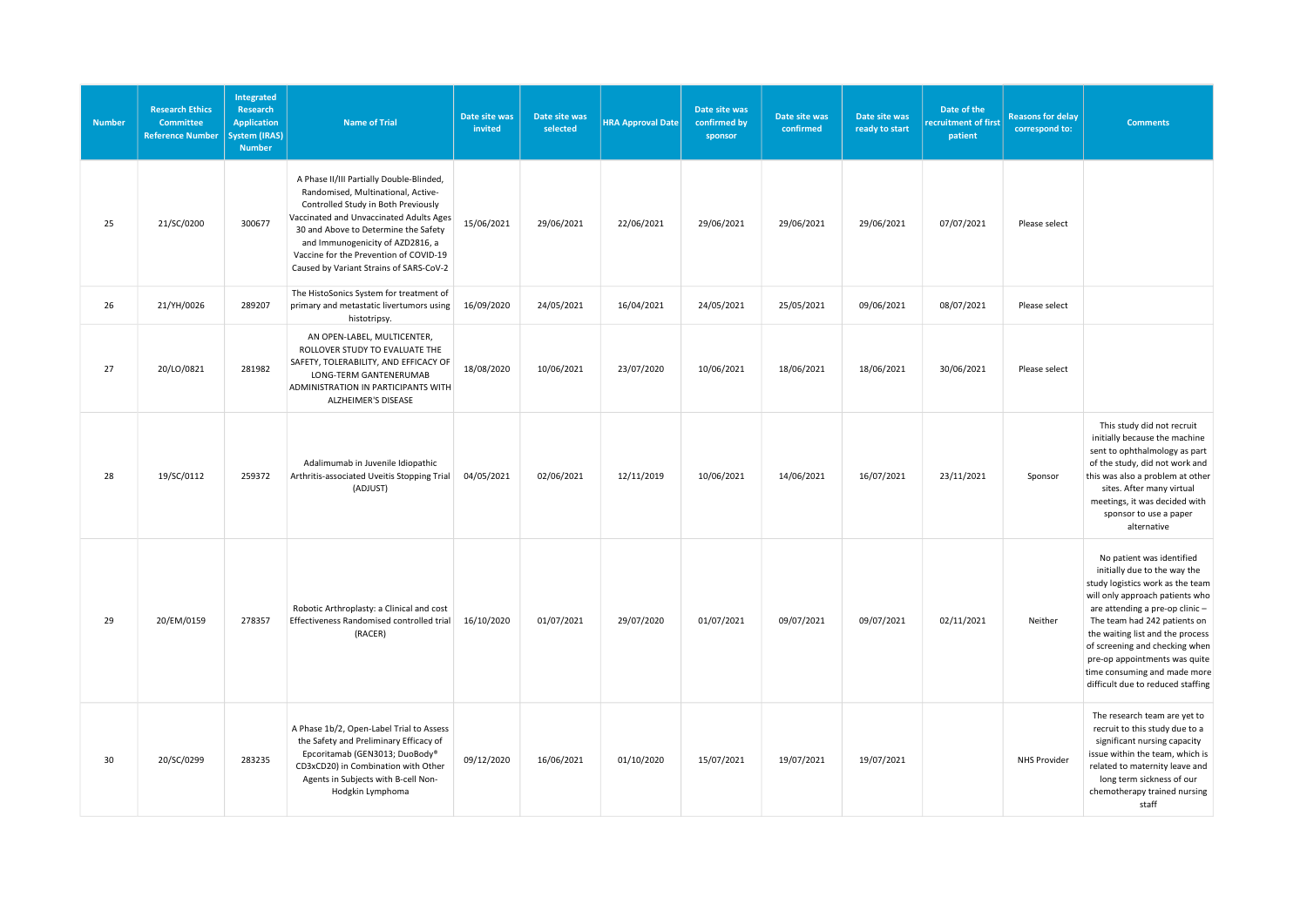| <b>Number</b> | <b>Research Ethics</b><br><b>Committee</b><br><b>Reference Number</b> | Integrated<br>Research<br><b>Application</b><br><b>System (IRAS)</b><br><b>Number</b> | <b>Name of Trial</b>                                                                                                                                                                                                                                                                                                                                         | Date site was<br>invited | Date site was<br>selected | <b>HRA Approval Date</b> | Date site was<br>confirmed by<br>sponsor | Date site was<br>confirmed | Date site was<br>ready to start | Date of the<br>recruitment of first<br>patient | <b>Reasons for delay</b><br>correspond to: | <b>Comments</b>                                                                                                                                                                                                                                                                                                          |
|---------------|-----------------------------------------------------------------------|---------------------------------------------------------------------------------------|--------------------------------------------------------------------------------------------------------------------------------------------------------------------------------------------------------------------------------------------------------------------------------------------------------------------------------------------------------------|--------------------------|---------------------------|--------------------------|------------------------------------------|----------------------------|---------------------------------|------------------------------------------------|--------------------------------------------|--------------------------------------------------------------------------------------------------------------------------------------------------------------------------------------------------------------------------------------------------------------------------------------------------------------------------|
| 31            | 21/FT/0003                                                            | 291436                                                                                | Randomised, double-blind, placebo-<br>controlled, parallel group Phase 3 study<br>to evaluate the efficacy, safety, and<br>tolerability of<br>SAR440340/REGN3500/itepekimab<br>(anti-IL-33 mAb) in patients with<br>moderate-to-severe chronic obstructive<br>pulmonary disease (COPD)                                                                       | 25/01/2021               | 28/06/2021                | 15/03/2021               | 05/07/2021                               | 06/07/2021                 | 06/07/2021                      | 30/09/2021                                     | Both                                       | Delays were caused in receiving<br>sponsor green light, due to a<br>difficulties in arranging a mutual<br>agreeable SIV date. The team<br>were also waiting for the PI and<br>Sub-PI to complete training on<br>third party vendors before<br>sponsor would sign off the site<br>as active                               |
| 32            | 21/ES/0041                                                            | 1003675                                                                               | A Phase 3, Randomized, Double-blind,<br>Placebo-Controlled, Multicenter Study to<br>Evaluate the Efficacy and Safety of<br>Ravulizumab in Adult Participants Who<br>Have Thrombotic Microangiopathy<br>Associated With a Trigger                                                                                                                             | 24/02/2021               | 01/07/2021                | 12/05/2021               | 04/07/2021                               | 05/07/2021                 | 06/07/2021                      |                                                | Neither                                    | This study deals with a rare life<br>threatening disease. No eligible<br>patients have been identified                                                                                                                                                                                                                   |
| 33            | 21/NW/0017                                                            | 291746                                                                                | BabyBreathe Trial: A randomised<br>controlled trial of a complex intervention<br>to prevent return to smoking postpartum                                                                                                                                                                                                                                     | 31/03/2021               | 05/07/2021                | 16/03/2021               | 06/07/2021                               | 06/07/2021                 | 06/07/2021                      | 15/11/2021                                     | Both                                       | After C&C was issued the SIV<br>took far longer than expected to<br>schedule due to AL/Staff<br>availability. As the study relies<br>on the health visitor team to<br>support the trial they needed to<br>be appropriately trained before<br>sponsor would open Newcastle<br>as a site.                                  |
| 34            | 20/SC/0018                                                            | 258872                                                                                | A randomised controlled trial assessing if<br>microsurgical nerve repair offers clinical<br>benefit and cost effectiveness (in terms<br>of patient-reported hand function,<br>sensory recovery and adverse events)<br>over exploration and washout without<br>microsurgical nerve repair in adult<br>patients with recent traumatic digital<br>nerve injury. | 14/04/2021               | 17/06/2021                | 13/02/2020               | 01/07/2021                               | 06/07/2021                 | 06/07/2021                      | 31/01/2022                                     | Neither                                    | The team only saw one<br>appropriate patient since<br>opening the study and they<br>declined to take part. The team<br>have noted that over the last 2<br>months, they have not seen the<br>normal number of patients with<br>digital nerve injuries. The team<br>eventually recruited their first<br>patient in January |
| 35            | 21/HRA/0489                                                           | 294480                                                                                | OCTAVE: Observational Cohorts Trial - T-<br>cells Antibodies and Vaccine Efficacy in<br>SARS-CoV-2                                                                                                                                                                                                                                                           | 24/05/2021               | 23/06/2021                | 12/02/2021               | 05/07/2021                               | 06/07/2021                 | 06/07/2021                      | 16/08/2021                                     | Please select                              |                                                                                                                                                                                                                                                                                                                          |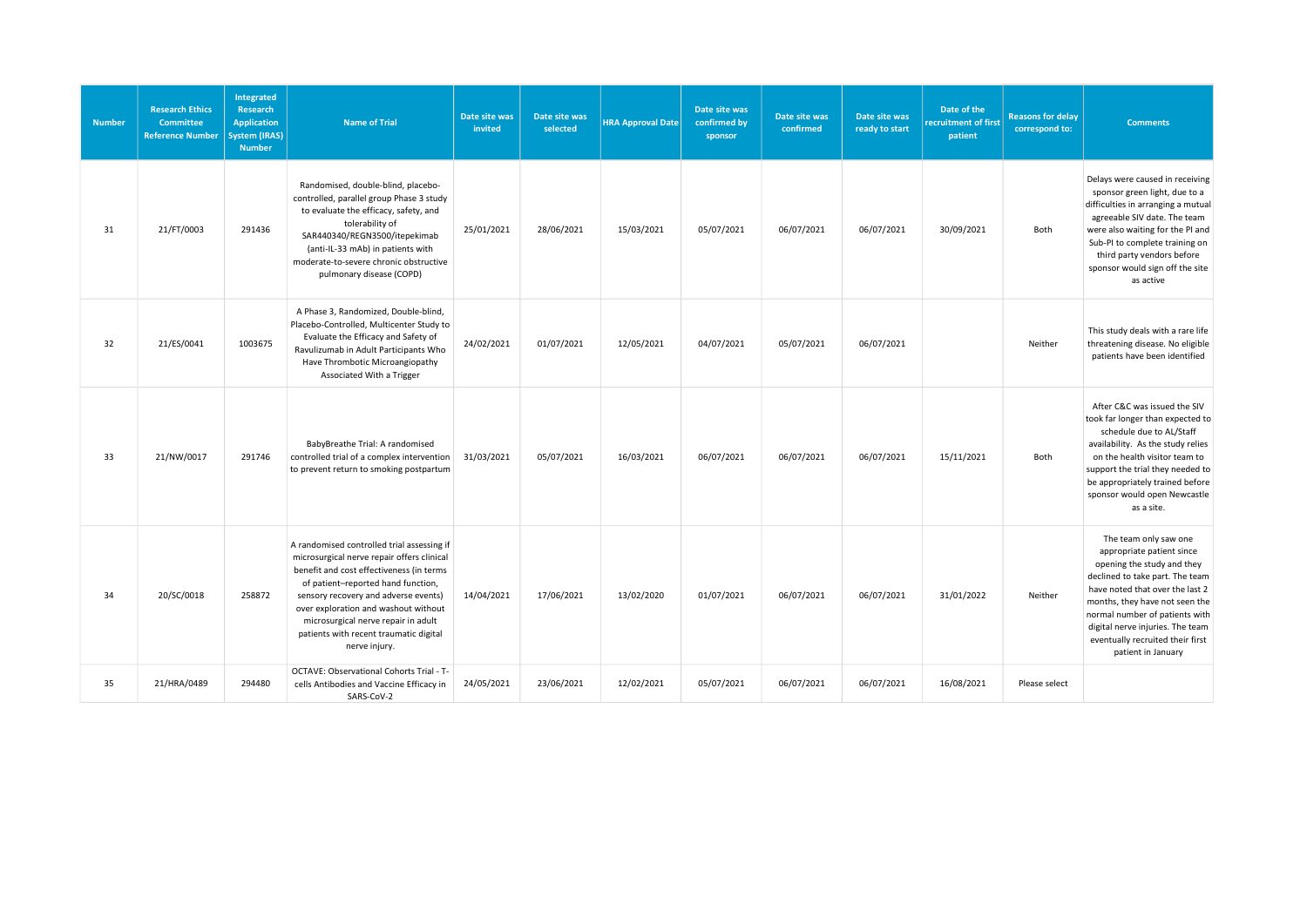| <b>Number</b> | <b>Research Ethics</b><br><b>Committee</b><br><b>Reference Number</b> | <b>Integrated</b><br>Research<br><b>Application</b><br><b>System (IRAS)</b><br><b>Number</b> | <b>Name of Trial</b>                                                                                                                                                                                                                                           | Date site was<br>invited | Date site was<br>selected | <b>HRA Approval Date</b> | Date site was<br>confirmed by<br>sponsor | Date site was<br>confirmed | Date site was<br>ready to start | Date of the<br>recruitment of first<br>patient | <b>Reasons for delay</b><br>correspond to: | <b>Comments</b>                                                                                                                                                                                                                                                                                                                                                                                  |
|---------------|-----------------------------------------------------------------------|----------------------------------------------------------------------------------------------|----------------------------------------------------------------------------------------------------------------------------------------------------------------------------------------------------------------------------------------------------------------|--------------------------|---------------------------|--------------------------|------------------------------------------|----------------------------|---------------------------------|------------------------------------------------|--------------------------------------------|--------------------------------------------------------------------------------------------------------------------------------------------------------------------------------------------------------------------------------------------------------------------------------------------------------------------------------------------------------------------------------------------------|
| 36            | 20/EE/0077                                                            | 278155                                                                                       | A phase 3 multicentre, double-blind,<br>randomised, placebo-controlled study to<br>evaluate the efficacy, safety, and<br>tolerability of Rozanolixizumab in adult<br>study participants with persistent or<br>chronic primary immune<br>thrombocytopenia (ITP) | 05/05/2020               | 08/06/2021                | 20/04/2020               | 11/08/2021                               | 24/08/2021                 | 24/08/2021                      |                                                | Both                                       | Delays in set up and<br>recruitment were caused by<br>Pharmacy production being<br>unable to support the study.<br>The team also had to find an<br>alternative drug prep team and<br>recently the sponsor has<br>decided on a temporary halt of<br>the TP0003 and TP0006 trials to<br>stop recruitment of further trial<br>subjects as of 19-November-<br>2021 for non-safety related<br>reasons |
| 37            | 20/NW/0470                                                            | 275219                                                                                       | Metformin to prevent progression of<br>sarcopenia and frailty in older people - a<br>randomised controlled proof of concept<br>trial                                                                                                                           | 10/08/2020               | 27/07/2021                | 07/01/2021               | 11/08/2021                               | 19/08/2021                 | 19/08/2021                      | 16/09/2021                                     | Please select                              |                                                                                                                                                                                                                                                                                                                                                                                                  |
| 38            | 19/EE/0377                                                            | 266504                                                                                       | Trial of Ondansetron as a Parkinson's<br><b>HAllucinations Treatment</b>                                                                                                                                                                                       | 26/08/2020               | 12/07/2021                | 17/06/2020               | 19/08/2021                               | 19/08/2021                 | 19/08/2021                      |                                                | <b>NHS Provider</b>                        | SIV was initially planned for<br>Early September but due to<br>clinical requirements of the PI<br>and Sub-I the SIV was pushed<br>back to October, the study team<br>are actively searching for<br>recruits                                                                                                                                                                                      |
| 39            | 20/NE/0097                                                            | 265147                                                                                       | A Randomised Feasibility n-of-1 Trial of<br>Weekly-Interval Red Cell Transfusion in<br>myelodysplastic syndromes                                                                                                                                               | 01/07/2019               | 06/08/2021                | 18/08/2020               | 06/08/2021                               | 20/08/2021                 | 20/08/2021                      | 01/10/2021                                     | Please select                              |                                                                                                                                                                                                                                                                                                                                                                                                  |
| 40            | 20/YH/0232                                                            | 280105                                                                                       | ATNEC - Axillary management in T1-<br>3N1M0 breast cancer patients with<br>needle biopsy proven nodal metastases at<br>presentation after neoadjuvant<br>chemotherapy                                                                                          | 16/11/2020               | 15/07/2021                | 22/10/2020               | 29/07/2021                               | 03/08/2021                 | 03/08/2021                      | 23/09/2021                                     | Please select                              |                                                                                                                                                                                                                                                                                                                                                                                                  |
| 41            | 21/WM/0017                                                            | 287442                                                                                       | A Phase 2a/2b Randomized Double-Blind<br>Placebo-Controlled Study to Evaluate the<br>Efficacy and Safety of Volixibat in Adult<br>Women with Intrahepatic Cholestasis of<br>Pregnancy and Elevated Serum Bile Acid<br>Concentrations (OHANA)                   | 25/03/2021               | 27/08/2021                | 08/03/2021               | 30/08/2021                               | 31/08/2021                 | 31/08/2021                      |                                                | Neither                                    | This is a commercial trial testing<br>a new treatment for pregnant<br>women. The trial has a huge<br>number of exclusion criteria,<br>and a significant proportion of<br>women are declining to<br>participate                                                                                                                                                                                   |
| 42            | 20/EE/0252                                                            | 276415                                                                                       | Pharmacological management of seizures<br>post traumatic brain injury (MAST)                                                                                                                                                                                   | 31/03/2021               | 02/06/2021                | 20/01/2021               | 20/07/2021                               | 09/08/2021                 | 09/08/2021                      | 20/08/2021                                     | <b>NHS Provider</b>                        | Delays to confirmation and<br>capacity were caused by staff<br>annual leave after contract was<br>signed and PI wanting to see the<br>first participant on their return<br>from leave                                                                                                                                                                                                            |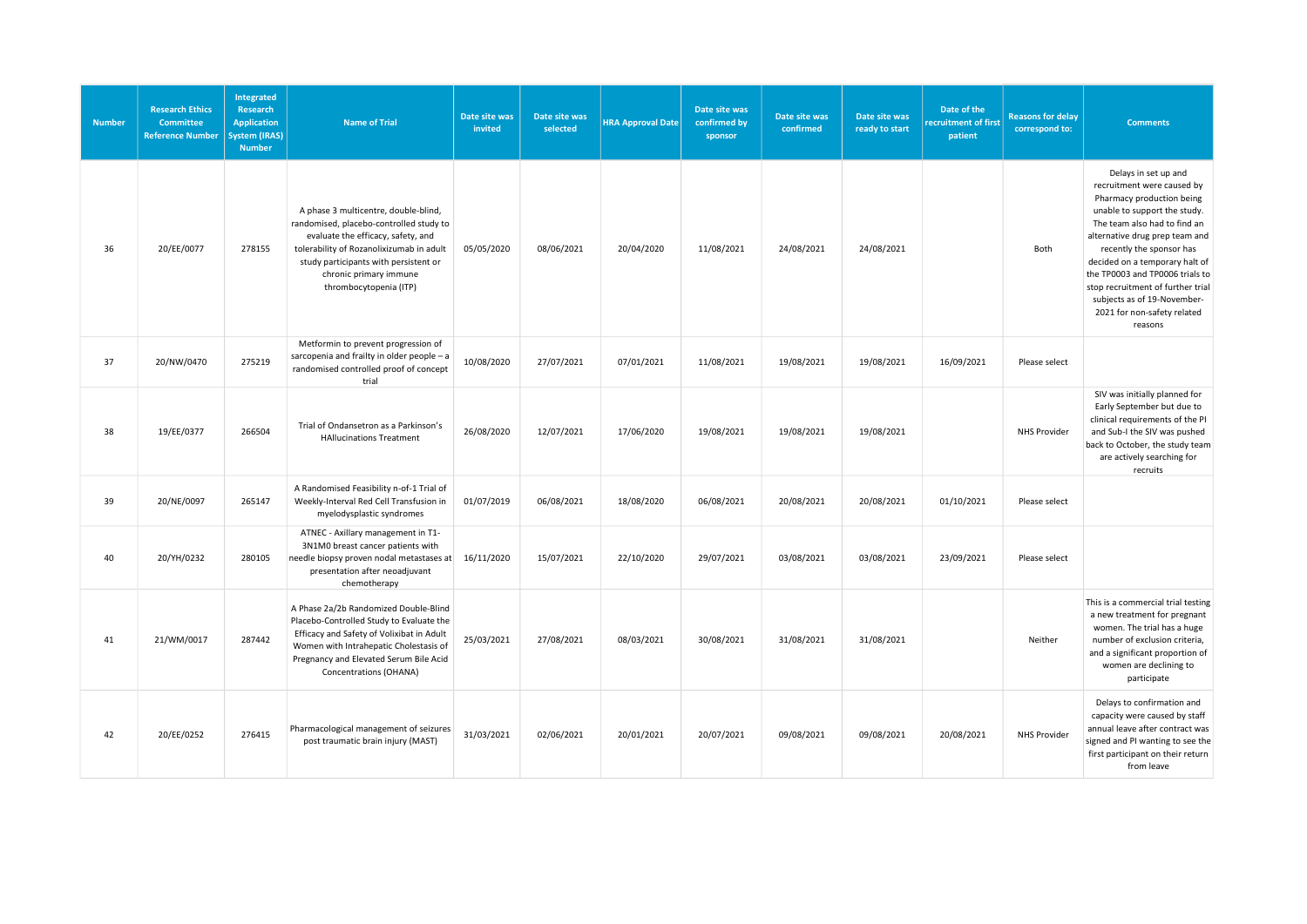| <b>Number</b> | <b>Research Ethics</b><br><b>Committee</b><br><b>Reference Number</b> | Integrated<br>Research<br><b>Application</b><br>System (IRAS)<br><b>Number</b> | <b>Name of Trial</b>                                                                                                                                                                                | Date site was<br>invited | Date site was<br>selected | <b>HRA Approval Date</b> | Date site was<br>confirmed by<br>sponsor | Date site was<br>confirmed | Date site was<br>ready to start | Date of the<br>recruitment of first<br>patient | <b>Reasons for delay</b><br>correspond to: | <b>Comments</b>                                                                                                                                                                                                                                                                                                                                                                                                                                        |
|---------------|-----------------------------------------------------------------------|--------------------------------------------------------------------------------|-----------------------------------------------------------------------------------------------------------------------------------------------------------------------------------------------------|--------------------------|---------------------------|--------------------------|------------------------------------------|----------------------------|---------------------------------|------------------------------------------------|--------------------------------------------|--------------------------------------------------------------------------------------------------------------------------------------------------------------------------------------------------------------------------------------------------------------------------------------------------------------------------------------------------------------------------------------------------------------------------------------------------------|
| 43            | 21/FT/0058                                                            | 293068                                                                         | A Phase 1 Study Exploring the Safety,<br>Tolerability, Pharmacokinetics, and<br>Pharmacodynamics of INCB099318 in<br>Participants With Select Advanced Solid<br>Tumors                              | 22/04/2021               | 11/08/2021                | 17/05/2021               | 19/08/2021                               | 19/08/2021                 | 19/08/2021                      | 18/10/2021                                     | Please select                              |                                                                                                                                                                                                                                                                                                                                                                                                                                                        |
| 44            | 21/FT/0069                                                            | 290279                                                                         | A multicenter, randomized, double-blind,<br>parallel group, placebo-controlled study<br>to evaluate the efficacy and safety of<br>iptacopan (LNP023) in complement 3<br>glomerulopathy              | 06/05/2021               | 29/07/2021                | 07/07/2021               | 12/08/2021                               | 16/08/2021                 | 16/08/2021                      | 07/09/2021                                     | Please select                              |                                                                                                                                                                                                                                                                                                                                                                                                                                                        |
| 45            | 21/WS/0003                                                            | 286426                                                                         | COLO-DETECT: A Randomised Controlled<br>Trial of Lesion Detection at Colonoscopy<br>Using the GI Genius™ Artificial<br><b>Intelligence Platform</b>                                                 | 18/05/2021               | 13/08/2021                | 25/01/2021               | 16/08/2021                               | 16/08/2021                 | 16/08/2021                      | 03/12/2021                                     | Neither                                    | No eligible participants seen<br>during the reported period<br>because of the strict participant<br>eligibility criteria due to the<br>small patient population                                                                                                                                                                                                                                                                                        |
| 46            | 21/NW/0109                                                            | 1003688                                                                        | A MULTICENTER, OPEN LABEL EXTENSION<br>STUDY TO EVALUATE THE LONG TERM<br>SAFETY AND TOLERABILITY OF FARICIMAB<br>IN PATIENTS WITH NEOVASCULAR AGE-<br>RELATED MACULAR DEGENERATION<br>(AVONELLE-X) | 15/06/2021               | 30/07/2021                | 18/06/2021               | 03/08/2021                               | 04/08/2021                 | 04/08/2021                      | 05/08/2021                                     | Please select                              |                                                                                                                                                                                                                                                                                                                                                                                                                                                        |
| 47            | 18/EM/0190                                                            | 243165                                                                         | A Phase 3, Multicenter, Double-blind,<br>Randomized, Placebo-controlled, Parallel-<br>group Study to Investigate the Efficacy<br>and Safety of CSL112 in Subjects with<br>Acute Coronary Syndrome   | 08/10/2018               | 24/08/2021                | 14/09/2018               | 08/09/2021                               | 09/09/2021                 | 09/09/2021                      | 16/11/2021                                     | Sponsor                                    | Delays to recruitment were<br>caused by issues with supplies<br>for the infusion. The sponsor<br>only informed the research<br>team at the SIV that they had to<br>source their own stock of the<br>infusion bags/Kits and some of<br>the items are not stocked in the<br>trust. They had to liaise with<br>supplies, request quotes from<br>the manufacture and then order<br>the non-stock items. Due to<br>COVID this all took longer that<br>usual |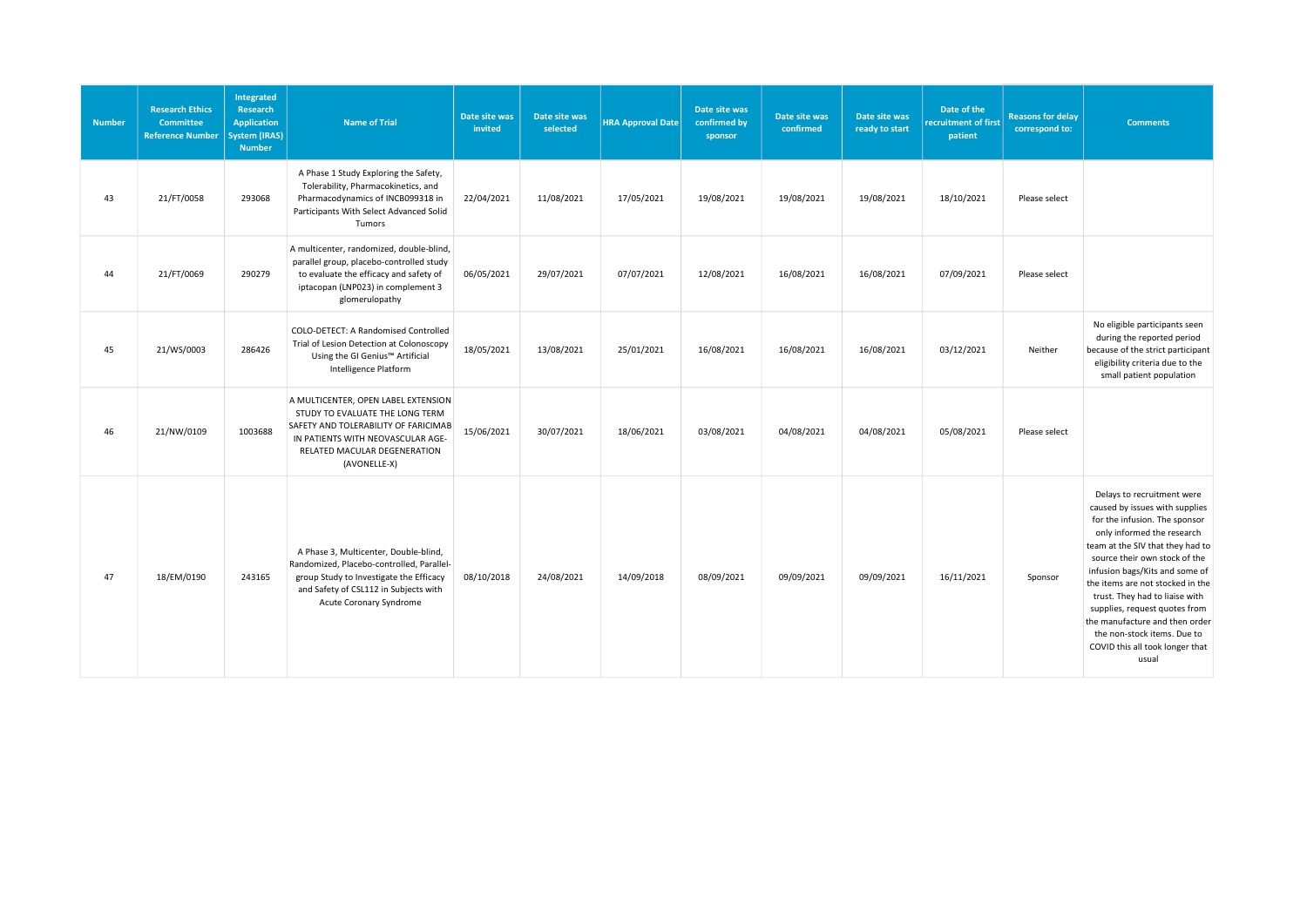| <b>Number</b> | <b>Research Ethics</b><br><b>Committee</b><br><b>Reference Number</b> | Integrated<br>Research<br><b>Application</b><br><b>System (IRAS)</b><br><b>Number</b> | <b>Name of Trial</b>                                                                                                                                                                                                                                                                                                                                                                        | Date site was<br>invited | Date site was<br>selected | <b>HRA Approval Date</b> | Date site was<br>confirmed by<br>sponsor | Date site was<br>confirmed | Date site was<br>ready to start | Date of the<br>recruitment of first<br>patient | <b>Reasons for delay</b><br>correspond to: | <b>Comments</b>                                                                                                                                                                                                                                                                                                                                                                                                                                                                                   |
|---------------|-----------------------------------------------------------------------|---------------------------------------------------------------------------------------|---------------------------------------------------------------------------------------------------------------------------------------------------------------------------------------------------------------------------------------------------------------------------------------------------------------------------------------------------------------------------------------------|--------------------------|---------------------------|--------------------------|------------------------------------------|----------------------------|---------------------------------|------------------------------------------------|--------------------------------------------|---------------------------------------------------------------------------------------------------------------------------------------------------------------------------------------------------------------------------------------------------------------------------------------------------------------------------------------------------------------------------------------------------------------------------------------------------------------------------------------------------|
| 48            | 18/WM/0227                                                            | 235254                                                                                | The Carboprost or Oxytocin Postpartum<br>haemorrhage Effectiveness Study.<br>Carboprost vs Oxytocin as the First Line<br>Treatment of Primary Postpartum<br>Haemorrhage; A phase IV, double-blind,<br>double-dummy, randomised controlled<br>trial.                                                                                                                                         | 16/08/2019               | 28/05/2021                | 28/11/2018               | 07/09/2021                               | 08/09/2021                 | 08/09/2021                      |                                                | Sponsor                                    | Delays were caused by the<br>sponsor not providing<br>signatures after being chased by<br>goverance team over a period<br>of many weeks. Recruitment<br>has been delayed as many of<br>the medical staff within<br>maternity have to be trained<br>and this has been slow due to<br>staff absences due to the<br>pandemic. The research fridge<br>where the IMP is held had to be<br>replaced and the team are in<br>the process of installing a new<br>fridge this taken longer than<br>expected |
| 49            | 19/SC/0456                                                            | 266074                                                                                | A Phase 1b/2 Randomised, Placebo-<br>controlled, Dose-ranging Study to<br>Evaluate Safety, Tolerability and<br>Immunogenicity of a Chimpanzee<br>Adenovirus (ChAdOx1)-vectored<br>Multigenotype High Risk Human<br>Papillomavirus (hrHPV) Vaccine and<br>Modified Vaccinia Ankara (MVA)-<br>vectored Multigenotype hrHPV Vaccine in<br>Women with Low-grade HPV-related<br>Cervical Lesions | 23/10/2019               | 18/08/2021                | 13/08/2020               | 13/09/2021                               | 15/09/2021                 | 15/09/2021                      | 15/11/2021                                     | Neither                                    | A number of women<br>received the Patient<br>Information Leaflet, but were<br>not prepared to commit to the<br>time commitment of the study                                                                                                                                                                                                                                                                                                                                                       |
| 50            | 20/SC/0041                                                            | 275334                                                                                | Study title: OPtimizaTIon of Left MAin<br>PCI with IntravascuLar Ultrasound. The<br>OPTIMAL Randomized Controlled Trial                                                                                                                                                                                                                                                                     | 27/02/2020               | 06/08/2021                | 15/06/2020               | 02/09/2021                               | 02/09/2021                 | 22/09/2021                      | 27/10/2021                                     | Sponsor                                    | Delays to recruitment of first<br>patient were caused by the<br>sponsor not giving green light<br>until 3 weeks after trust<br>approval of the study                                                                                                                                                                                                                                                                                                                                              |
| 51            | 18/SC/0028                                                            | 235714                                                                                | A Phase 1 Multicenter, Open-Label Study<br>to Assess The Safety, Pharmacokinetics<br>And Preliminary Efficacy of CC-92480 in<br>Combination With Dexamethasone in<br>Subjects With Relapsed And Refractory<br>Multiple Myeloma                                                                                                                                                              | 30/09/2020               | 02/08/2021                | 08/03/2018               | 28/09/2021                               | 28/09/2021                 | 28/09/2021                      | 19/10/2021                                     | Both                                       | Initial finance issues sent to<br>sponsor on 16th August with<br>the contract going back and<br>forth between sponsor and<br>Trust until agreement on 16th<br>September, when final contract<br>was sent to sponsor for<br>signature. Sponsor signed<br>contract on 28th September<br>(contract sent for Trust<br>signature same day)                                                                                                                                                             |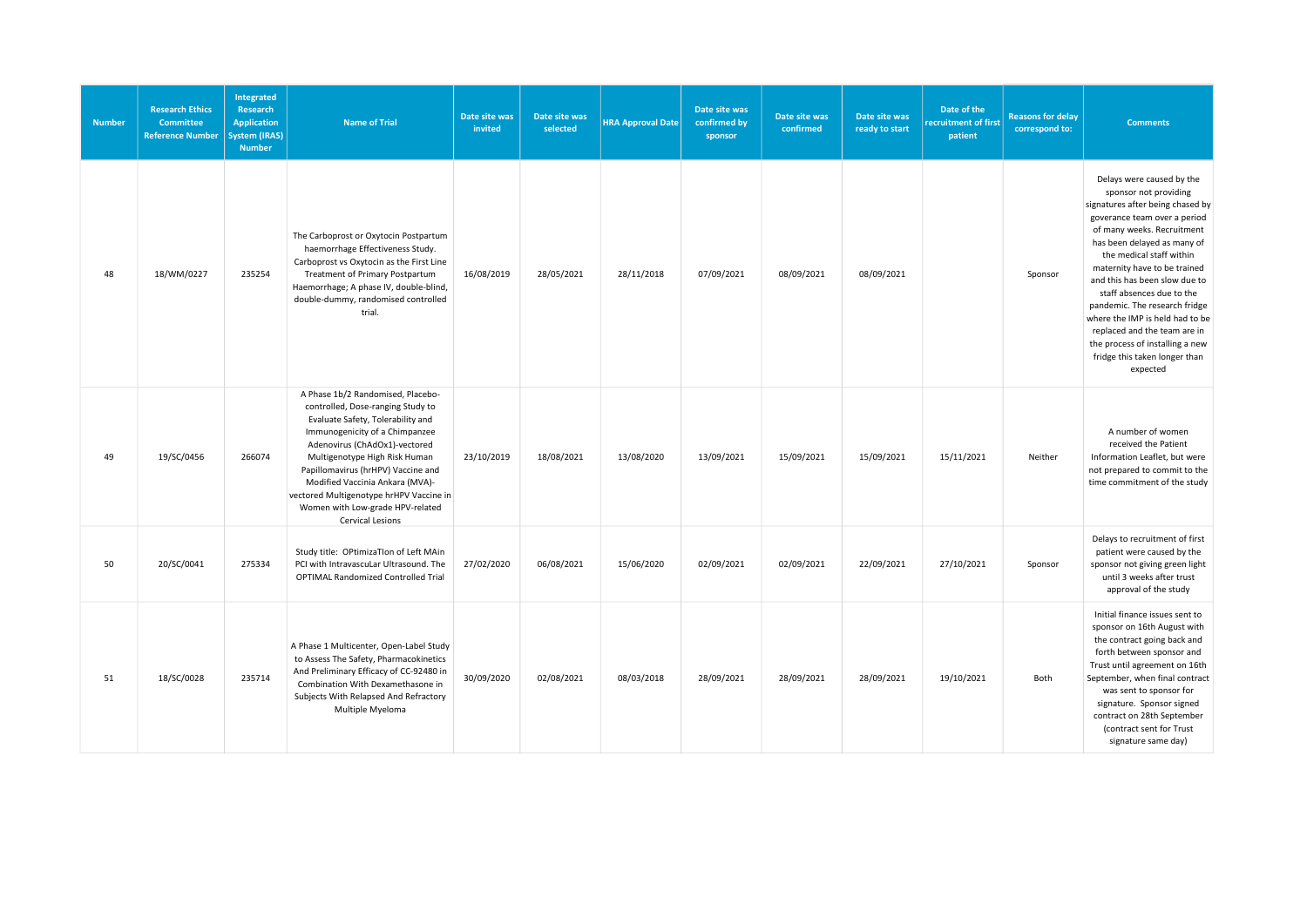| <b>Number</b> | <b>Research Ethics</b><br><b>Committee</b><br><b>Reference Number</b> | Integrated<br>Research<br><b>Application</b><br><b>System (IRAS)</b><br><b>Number</b> | <b>Name of Trial</b>                                                                                                                                                                                                                                                            | Date site was<br>invited | Date site was<br>selected | <b>HRA Approval Date</b> | Date site was<br>confirmed by<br>sponsor | Date site was<br>confirmed | Date site was<br>ready to start | Date of the<br>recruitment of first<br>patient | <b>Reasons for delay</b><br>correspond to: | <b>Comments</b>                                                                                                                                                                                                                                                                                                                                                |
|---------------|-----------------------------------------------------------------------|---------------------------------------------------------------------------------------|---------------------------------------------------------------------------------------------------------------------------------------------------------------------------------------------------------------------------------------------------------------------------------|--------------------------|---------------------------|--------------------------|------------------------------------------|----------------------------|---------------------------------|------------------------------------------------|--------------------------------------------|----------------------------------------------------------------------------------------------------------------------------------------------------------------------------------------------------------------------------------------------------------------------------------------------------------------------------------------------------------------|
| 52            | 19/EE/0228                                                            | 260350                                                                                | Sugar or Salt (SOS) trial: Hyperosmolar<br>therapy in traumatic brain injury                                                                                                                                                                                                    | 16/10/2020               | 02/08/2021                | 18/12/2019               | 15/09/2021                               | 15/09/2021                 | 15/09/2021                      | 29/03/2022                                     | Sponsor                                    | Sponsor delays were caused<br>because they to a long time to<br>sign the contract. No patient<br>was recruited initially because<br>staff, resources and time were<br>diverted to COVID-19 studies.<br>This is a critical care study                                                                                                                           |
| 53            | 21/L0/0449                                                            | 1003652                                                                               | Randomised controlled trial of plasma<br>cell depletion for severe Graves' disease                                                                                                                                                                                              | 29/10/2020               | 25/08/2021                | 08/07/2021               | 08/09/2021                               | 15/09/2021                 | 15/09/2021                      | 11/10/2021                                     | Please select                              |                                                                                                                                                                                                                                                                                                                                                                |
| 54            | 20/LO/1207                                                            | 282292                                                                                | A Double-blind Randomized, Placebo-<br>Controlled Study and Open-label Long<br>Term Extension to Evaluate the Efficacy<br>and Safety of Elafibranor 80 mg in<br>Patients with Primary Biliary Cholangitis<br>with Inadequate Response or Intolerance<br>to Ursodeoxycholic Acid | 30/12/2020               | 24/08/2021                | 17/02/2021               | 02/09/2021                               | 03/09/2021                 | 03/09/2021                      | 21/03/2022                                     | Neither                                    | No eligible participants seen<br>initially due to them taking<br>second line drugs that excludes<br>them from the trial. The team<br>are actively searching for<br>participants                                                                                                                                                                                |
| 55            | 20/EE/0294                                                            | 288140                                                                                | A Phase 3, Randomized, Double-blind,<br>Multicenter, Placebo-Controlled Study of<br>Inebilizumab Efficacy and Safety in IgG4<br><b>Related Disease</b>                                                                                                                          | 11/01/2021               | 30/04/2021                | 04/02/2021               | 20/09/2021                               | 21/09/2021                 | 21/09/2021                      |                                                | Sponsor                                    | Sponsor delays with contracting<br>queries. The study team had a<br>patient set to recruit and<br>unfortunately they had a very<br>low titre positive antibody,<br>which meant they were not<br>eligible. The team continue to<br>actively search but<br>unfortunately, this is a rare<br>disease and active /flaring<br>patients have already been<br>treated |
| 56            | 21/PR/0752                                                            | 280032                                                                                | Methodological validation of an<br>intermittent shuttle walking protocol in<br>the context of pulmonary rehabilitation in<br>patients with Chronic Obstructive<br><b>Pulmonary Disease</b>                                                                                      | 20/01/2021               | 10/09/2021                | 23/07/2021               | 13/09/2021                               | 13/09/2021                 | 13/09/2021                      | 21/09/2021                                     | Please select                              |                                                                                                                                                                                                                                                                                                                                                                |
| 57            | 21/NS/0007                                                            | 291857                                                                                | Multi-centre prospective observational<br>cohort study: To assess the performance<br>of single use duodenoscope                                                                                                                                                                 | 19/04/2021               | 27/07/2021                | 11/02/2021               | 01/09/2021                               | 01/09/2021                 | 01/09/2021                      | 01/02/2022                                     | Neither                                    | Eligible patients were sought<br>and one patient who met the<br>criteria initially declined. The<br>team tryed very hard to recruit,<br>but were limited due to COVID<br>related factors                                                                                                                                                                       |
| 58            | 21/NE/0077                                                            | 286650                                                                                | A double-blind, placebo-controlled, study<br>to evaluate the efficacy and safety of 24<br>weeks treatment with REN001 in patients<br>with Primary Mitochondrial Myopathy<br>(PMM)                                                                                               | 21/04/2021               | 16/08/2021                | 12/05/2021               | 16/09/2021                               | 16/09/2021                 | 16/09/2021                      | 08/02/2022                                     | Neither                                    | Recruitment was delayed due to<br>participants expressing interest<br>in the study, then being hesitant<br>to travel long distances to site<br>due to COVID                                                                                                                                                                                                    |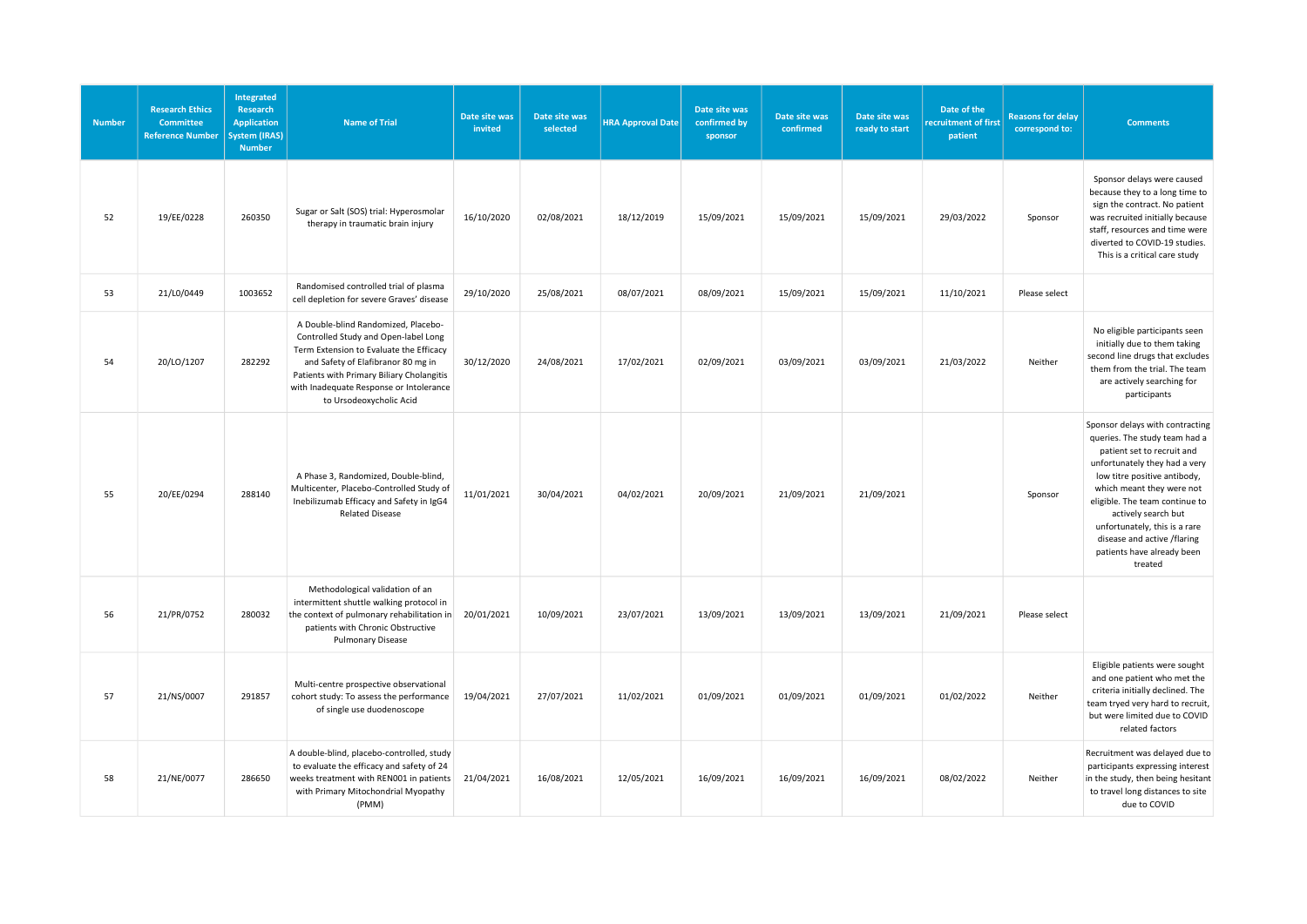| <b>Number</b> | <b>Research Ethics</b><br><b>Committee</b><br><b>Reference Number</b> | Integrated<br>Research<br><b>Application</b><br><b>System (IRAS)</b><br><b>Number</b> | <b>Name of Trial</b>                                                                                                                                                                                                                                                                                                                               | Date site was<br>invited | Date site was<br>selected | <b>HRA Approval Date</b> | Date site was<br>confirmed by<br>sponsor | Date site was<br>confirmed | Date site was<br>ready to start | Date of the<br>recruitment of first<br>patient | <b>Reasons for delay</b><br>correspond to: | <b>Comments</b>                                                                                                                                                                                                                                                                                      |
|---------------|-----------------------------------------------------------------------|---------------------------------------------------------------------------------------|----------------------------------------------------------------------------------------------------------------------------------------------------------------------------------------------------------------------------------------------------------------------------------------------------------------------------------------------------|--------------------------|---------------------------|--------------------------|------------------------------------------|----------------------------|---------------------------------|------------------------------------------------|--------------------------------------------|------------------------------------------------------------------------------------------------------------------------------------------------------------------------------------------------------------------------------------------------------------------------------------------------------|
| 59            | 19/WA/0019                                                            | 247285                                                                                | ROSSINI 2: A Phase III, multi-arm, multi-<br>stage (MAMS) pragmatic, blinded (patient<br>and outcome assessor) multicentre,<br>randomised controlled trial (RCT) with an<br>internal pilot, to evaluate the use of three<br>in-theatre interventions, alone or in<br>combination, to reduce SSI rates in<br>patients undergoing abdominal surgery. | 18/06/2021               | 11/08/2021                | 01/02/2019               | 07/09/2021                               | 08/09/2021                 | 08/09/2021                      | 09/09/2021                                     | Please select                              |                                                                                                                                                                                                                                                                                                      |
| 60            | 21/YH/0033                                                            | 290847                                                                                | Breathing Retraining for Asthma Trial of<br>Home Exercises for Teenagers;<br>repurposing, refining and feasibility -<br>Stage 3                                                                                                                                                                                                                    | 01/07/2021               | 28/07/2021                | 16/04/2021               | 03/09/2021                               | 03/09/2021                 | 03/09/2021                      | 03/10/2021                                     | Please select                              |                                                                                                                                                                                                                                                                                                      |
| 61            | 21/SC/0261                                                            | 300456                                                                                | Post-approval follow-up for the COV001<br>and 002 trials, to determine the long-<br>term safety and character of<br>immunological response to the ChAdOx1<br>nCoV-19 coronavirus vaccine                                                                                                                                                           | 10/08/2021               | 13/09/2021                | 20/08/2021               | 14/09/2021                               | 15/09/2021                 | 16/09/2021                      | 23/09/2021                                     | Please select                              |                                                                                                                                                                                                                                                                                                      |
| 62            | 20/LO/1289                                                            | 1003429                                                                               | Efficacy and Safety Study of Vatiquinone<br>for the Treatment of Refractory Epilepsy<br>in Subjects with Mitochondrial Disease                                                                                                                                                                                                                     | 16/12/2020               | 29/06/2021                | 20/01/2021               | 21/07/2021                               | 22/07/2021                 | 22/07/2021                      | 28/09/2021                                     | Both                                       | Delays to recruitment were<br>caused by sponsor sorting out<br>logins for study staff and site<br>files delays. The PI also caused<br>delays as he preferred the study<br>to go active after his annual<br>leave as the cohort of children<br>are hard to recruit over the<br>summer school holidays |
| 63            | 19/LO/0043                                                            | 255663                                                                                | A long-term extension trial of the Phase<br>III lipid-lowering trials to assess the effect<br>of long-term dosing of inclisiran given as<br>subcutaneous injections in subjects with<br>high cardiovascular risk and elevated LDL-<br>$\mathsf{C}$                                                                                                 | 16/03/2021               | 09/07/2021                | 01/03/2019               | 09/07/2021                               | 12/07/2021                 | 12/07/2021                      | 13/08/2021                                     | Please select                              |                                                                                                                                                                                                                                                                                                      |
| 64            | 21/WM/0012                                                            | 288511                                                                                | A Phase 2, Open-Label, Multicenter Study<br>to Evaluate the Safety and Efficacy of the<br>Oral Pan-RAF Inhibitor DAY101 in<br>Pediatric Patients with BRAF-Altered,<br>Recurrent or Progressive Low-Grade<br>Glioma                                                                                                                                | 11/01/2021               | 18/08/2021                | 23/03/2021               | 25/10/2021                               | 27/10/2021                 | 27/10/2021                      | 21/12/2021                                     | Sponsor                                    | Initial delays were caused by the<br>sponsor giving the incorrect<br>invoicing address on the<br>contract. No eligible patient was<br>initially seen during the<br>reporting period                                                                                                                  |
| 65            | 20/NE/0243                                                            | 289044                                                                                | Double-blind, randomised, placebo-<br>controlled, phase II dose-finding study<br>comparing different doses of RhuDex<br>granules with placebo in the treatment of<br>primary biliary cholangitis                                                                                                                                                   | 09/02/2021               | 12/07/2021                | 07/12/2020               | 07/10/2021                               | 11/10/2021                 | 11/10/2021                      | 24/01/2022                                     | Sponsor                                    | Delays were caused by sponsors<br>response to financial queries.<br>No patient initially seen fitted<br>the eligibility criteria                                                                                                                                                                     |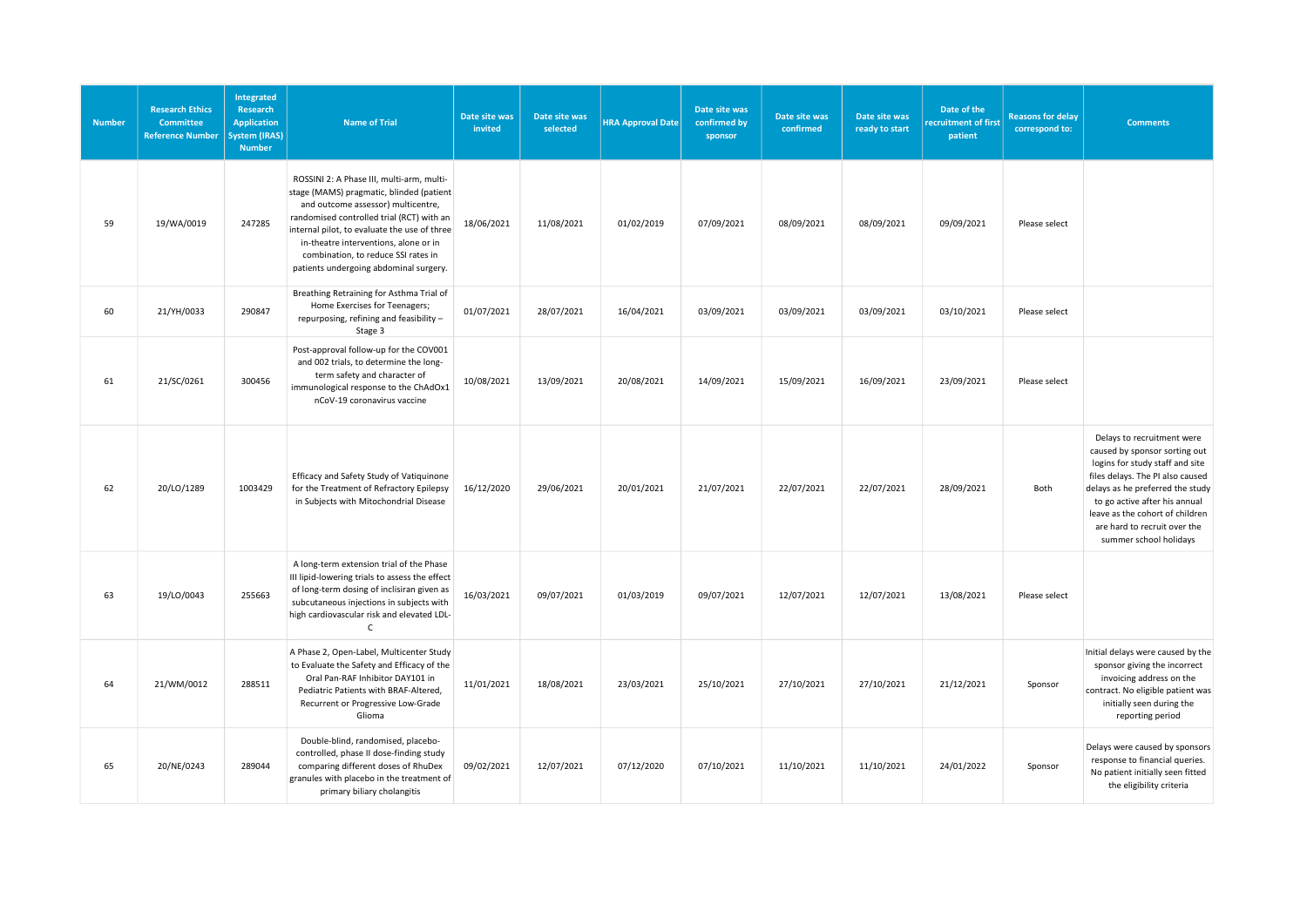| <b>Number</b> | <b>Research Ethics</b><br><b>Committee</b><br><b>Reference Number</b> | Integrated<br>Research<br><b>Application</b><br><b>System (IRAS)</b><br><b>Number</b> | <b>Name of Trial</b>                                                                                                                                                                                                                                                                                              | Date site was<br>invited | Date site was<br>selected | <b>HRA Approval Date</b> | Date site was<br>confirmed by<br>sponsor | Date site was<br>confirmed | Date site was<br>ready to start | Date of the<br>recruitment of first<br>patient | <b>Reasons for delay</b><br>correspond to: | <b>Comments</b>                                                                                                                                                                                                                                        |
|---------------|-----------------------------------------------------------------------|---------------------------------------------------------------------------------------|-------------------------------------------------------------------------------------------------------------------------------------------------------------------------------------------------------------------------------------------------------------------------------------------------------------------|--------------------------|---------------------------|--------------------------|------------------------------------------|----------------------------|---------------------------------|------------------------------------------------|--------------------------------------------|--------------------------------------------------------------------------------------------------------------------------------------------------------------------------------------------------------------------------------------------------------|
| 66            | 20/WM/0302                                                            | 276338                                                                                | Comparing the effectiveness of side-lying<br>sleep positioning to back-lying at<br>reducing oxygen desaturation resulting<br>from Obstructive Sleep Apnoea in infants<br>with cleft palate.                                                                                                                       | 17/02/2021               | 21/06/2021                | 22/12/2020               | 18/10/2021                               | 27/10/2021                 | 27/10/2021                      |                                                | Sponsor                                    | Delays were caused by sponsors<br>not progressing the contract<br>due to lack of study equipment.<br>No patient has been identified<br>that fits the eligibility criteria                                                                              |
| 67            | 21/FT/0021                                                            | 290662                                                                                | A Phase 1-2 Study of the Safety,<br>Pharmacokinetics, and Activity of<br>ASTX029 in Subjects With Advanced Solid<br>Tumors                                                                                                                                                                                        | 19/04/2021               | 24/08/2021                | 21/04/2021               | 12/10/2021                               | 14/10/2021                 | 14/10/2021                      |                                                | Sponsor                                    | Delays were caused by sponsor<br>reviewing the contract. No<br>patient has been seen that fits<br>the eligibility criteria                                                                                                                             |
| 68            | 20/SC/0328                                                            | 287955                                                                                | Phase I/II Study of the Safety,<br>Pharmacokinetics, and Preliminary<br>Clinical Activity of BT5528 in Patients with<br>Advanced Malignancies Associated with<br>EphA2 Expression                                                                                                                                 | 19/04/2021               | 25/08/2021                | 09/10/2020               | 04/10/2021                               | 05/10/2021                 | 05/10/2021                      | 08/03/2022                                     | Sponsor                                    | Delays were caused waiting for<br>the sponsor signature on the<br>contract. No eligible particants<br>was seen initially who fitted the<br>study criteria                                                                                              |
| 69            | 20/EE/0293                                                            | 276366                                                                                | Vitrectomy, subretinal Tissue<br>plasminogen activator and Intravitreal<br>Gas for submacular haemorrhage<br>secondary to Exudative age-Related<br>macular degeneration (TIGER): a phase 3,<br>pan-European, two-group, active-control,<br>observer-masked, superiority,<br>randomised controlled surgical trial. | 27/04/2021               | 15/09/2021                | 19/02/2021               | 17/09/2021                               | 06/10/2021                 | 06/10/2021                      |                                                | Sponsor                                    | Study is still awaiting green light<br>from sponsor due to an<br>amendment to the protocol                                                                                                                                                             |
| 70            | 20/NE/0219                                                            | 284245                                                                                | A phase IIa efficacy and safety trial with<br>intravenous S95011 in primary Sjögren's<br>Syndrome patients.<br>An international, multicentre,<br>randomised, double-blind, placebo-<br>controlled study.                                                                                                          | 04/05/2021               | 04/10/2021                | 20/10/2020               | 08/10/2021                               | 14/10/2021                 | 14/10/2021                      |                                                | Sponsor                                    | Study is still awaiting green light<br>from sponsor                                                                                                                                                                                                    |
| 71            | 21/FT/0050                                                            | 294543                                                                                | A randomised double-blind placebo-<br>controlled clinical trial investigating the<br>effect and safety of oral semaglutide in<br>subjects with early Alzheimer's disease<br>(EVOKE plus)                                                                                                                          | 10/05/2021               | 22/09/2021                | 20/05/2021               | 08/10/2021                               | 13/10/2021                 | 13/10/2021                      |                                                | Neither                                    | The study team have been<br>unable to recruit as the PET/MR<br>has been out of action due to an<br>act of vandalism in December.<br>The PI and study team are<br>currently exploring other<br>options for the screening<br>requirements in this study. |
| 72            | 21/WA/0288                                                            | 277338                                                                                | Fitness AfteR Oesophagectomy- an<br>external pilot trial of the impact of<br>rehabilitation on quality of life after<br>surgery for oesophageal cancer                                                                                                                                                            | 04/06/2021               | 13/10/2021                | 28/09/2021               | 14/10/2021                               | 14/10/2021                 | 14/10/2021                      | 11/11/2021                                     | Please select                              |                                                                                                                                                                                                                                                        |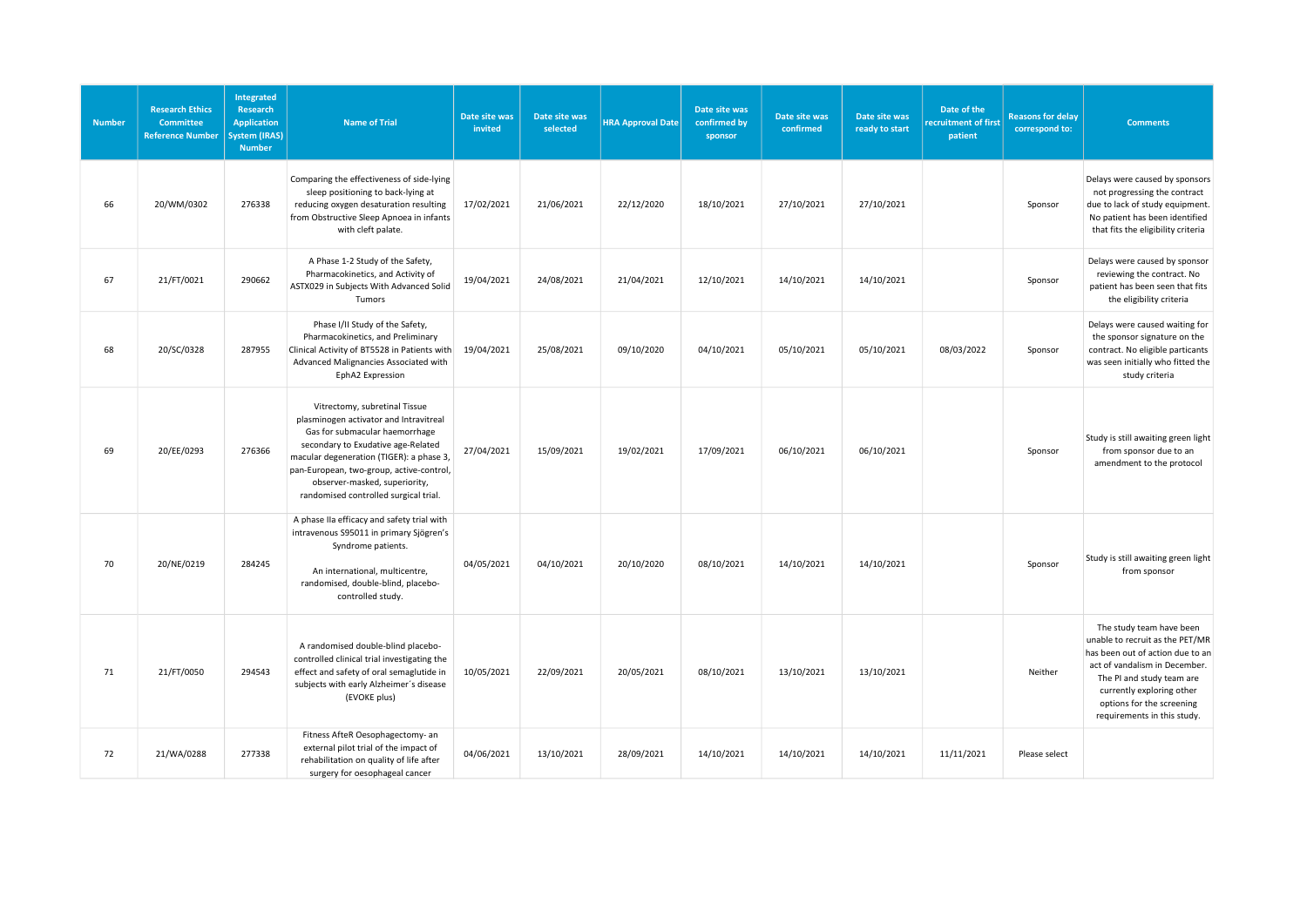| <b>Number</b> | <b>Research Ethics</b><br><b>Committee</b><br><b>Reference Number</b> | Integrated<br>Research<br><b>Application</b><br><b>System (IRAS)</b><br><b>Number</b> | <b>Name of Trial</b>                                                                                                                                                                                                                                                                                                  | Date site was<br>invited | Date site was<br>selected | <b>HRA Approval Date</b> | Date site was<br>confirmed by<br>sponsor | Date site was<br>confirmed | Date site was<br>ready to start | Date of the<br>recruitment of first<br>patient | <b>Reasons for delay</b><br>correspond to: | <b>Comments</b>                                                                                                                                                                                  |
|---------------|-----------------------------------------------------------------------|---------------------------------------------------------------------------------------|-----------------------------------------------------------------------------------------------------------------------------------------------------------------------------------------------------------------------------------------------------------------------------------------------------------------------|--------------------------|---------------------------|--------------------------|------------------------------------------|----------------------------|---------------------------------|------------------------------------------------|--------------------------------------------|--------------------------------------------------------------------------------------------------------------------------------------------------------------------------------------------------|
| 73            | 21/EE/0129                                                            | 296931                                                                                | Aortic, Peripheral & Venous (APV)<br>PRODUCT SURVEILLANCE REGISTRY (PSR)<br>PLATFORM BASE                                                                                                                                                                                                                             | 24/05/2021               | 01/10/2021                | 10/08/2021               | 05/10/2021                               | 26/10/2021                 | 26/10/2021                      | 22/03/2022                                     | Sponsor                                    | Green light from sponsor was<br>not received until 17/12/21<br>because of delayed<br>documentation. The team did<br>not find an eligible patient until<br>March 2022                             |
| 74            | 21/FT/0090                                                            | 300783                                                                                | A randomized, double-blind, head-to-<br>head comparison of dupilumab versus<br>omalizumab in severe Chronic<br>Rhinosinusitis with Nasal Polyps<br>(CRSwNP) and comorbid asthma patients                                                                                                                              | 01/07/2021               | 28/09/2021                | 26/08/2021               | 12/10/2021                               | 13/10/2021                 | 13/10/2021                      |                                                | <b>NHS Provider</b>                        | The study team are still awaiting<br>Green Light from Pharmacy                                                                                                                                   |
| 75            | 20/LO/1291                                                            | 292074                                                                                | The effect of semaglutide in subjects with<br>non-cirrhotic non-alcoholic<br>steatohepatitis                                                                                                                                                                                                                          | 26/07/2021               | 18/10/2021                | 12/02/2021               | 28/10/2021                               | 29/10/2021                 | 29/10/2021                      |                                                | Sponsor                                    | Study team are still awaiting<br>Green Light confirmation from<br>the sponsor                                                                                                                    |
| 76            | 20/SS/0039                                                            | 277102                                                                                | EdoxabaN foR IntraCranial Haemorrhage<br>survivors with atrial fibrillation (ENRICH-<br>AF)                                                                                                                                                                                                                           | 13/08/2021               | 21/09/2021                | 03/02/2021               | 21/10/2021                               | 28/10/2021                 | 28/10/2021                      |                                                | Sponsor                                    | The study did not receive the<br>green light from sponsor until<br>late December. No eliglible<br>paient has been seen who fits<br>the study criteria                                            |
| 77            | 21/LO/0389                                                            | 296448                                                                                | TCB008 Gamma Delta T Cell Therapy in<br>COVID-19                                                                                                                                                                                                                                                                      | 25/08/2021               | 21/10/2021                | 14/10/2021               | 29/10/2021                               | 29/10/2021                 | 29/10/2021                      |                                                | Sponsor                                    | Sponsor terminated the study.<br>This was due to the mild<br>symptoms seen with the current<br>Omicron variant of COVID, that<br>meant it was no longer possible<br>to recruit suitable patients |
| 78            | 21/HRA/3483                                                           | 303827                                                                                | A multi-centre randomised controlled<br>trial examining the effects of temporarily<br>suspending low-dose methotrexate<br>treatment for two weeks after SARS-CoV-<br>2 vaccine booster on vaccine response in<br>immunosuppressed adults with<br>inflammatory conditions, including a<br>nested mechanistic sub-study | 31/08/2021               | 24/09/2021                | 23/08/2021               | 30/09/2021                               | 07/10/2021                 | 07/10/2021                      | 25/10/2021                                     | Please select                              |                                                                                                                                                                                                  |
| 79            | 19/YH/0317                                                            | 265113                                                                                | Prehabilitation in Elective Patients<br>Undergoing Cardiac Surgery: A<br>Randomised Controlled Trial                                                                                                                                                                                                                  | 02/09/2021               | 04/10/2021                | 28/10/2019               | 05/10/2021                               | 19/10/2021                 | 19/10/2021                      |                                                | NHS Provider                               | The study has been put on hold<br>because the PI is unavailable at<br>present. Also no patients are<br>coming into hospital for the<br>rehab procedure due to COVID                              |
| 80            | 21/EM/0177                                                            | 292216                                                                                | Adjunctive Vagus Nerve Stimulation for<br>Improving Neural control of Gait in<br>Parkinson's Disease                                                                                                                                                                                                                  | 17/09/2021               | 05/11/2021                | 26/08/2021               | 12/11/2021                               | 15/11/2021                 | 15/11/2021                      | 17/01/2022                                     | Neither                                    | No eligible patients seen during<br>the reporting period                                                                                                                                         |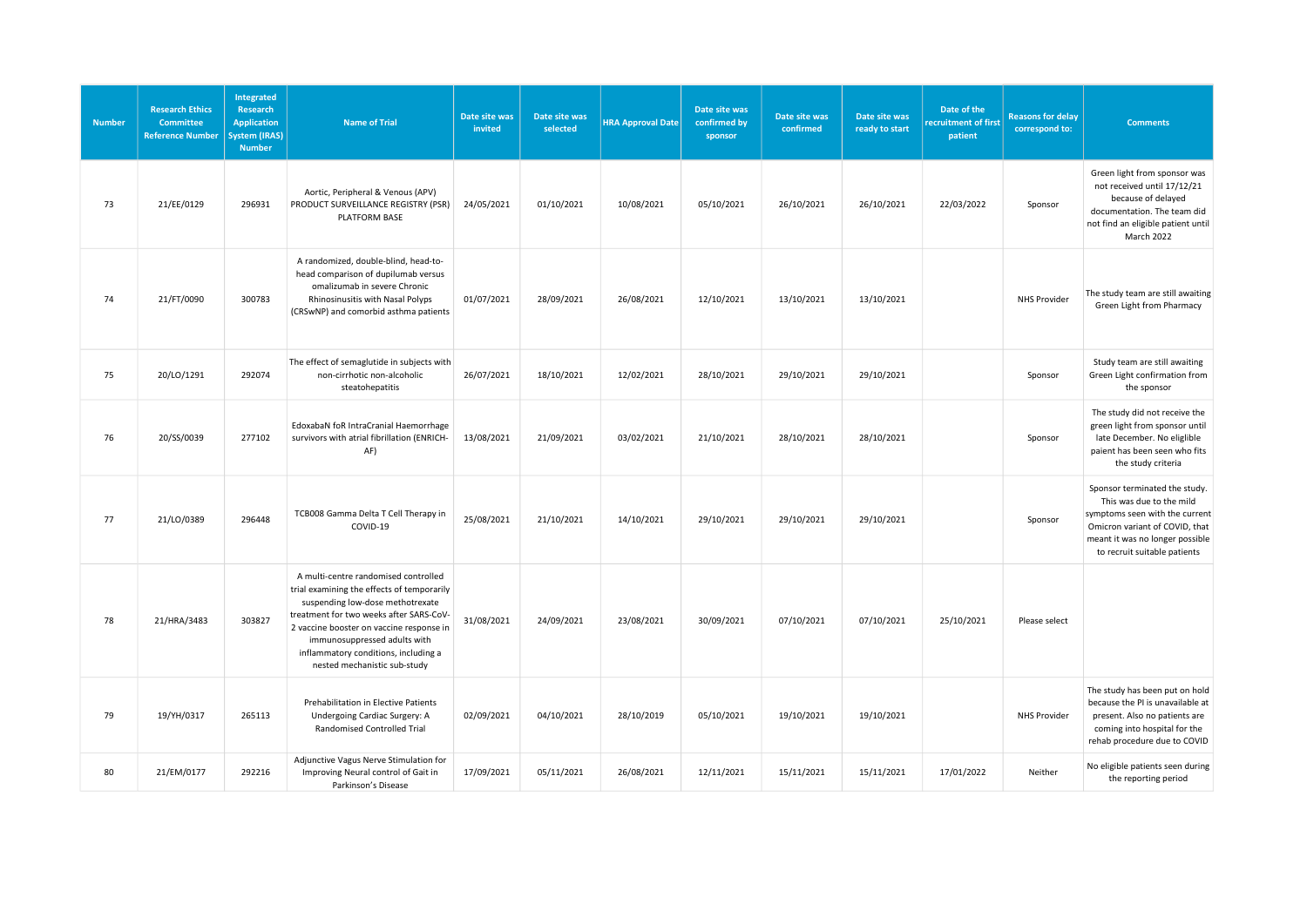| <b>Number</b> | <b>Research Ethics</b><br><b>Committee</b><br><b>Reference Number</b> | Integrated<br>Research<br><b>Application</b><br><b>System (IRAS)</b><br><b>Number</b> | <b>Name of Trial</b>                                                                                                                                                                                                         | Date site was<br>invited | Date site was<br>selected | <b>HRA Approval Date</b> | Date site was<br>confirmed by<br>sponsor | Date site was<br>confirmed | Date site was<br>ready to start | Date of the<br>recruitment of first<br>patient | <b>Reasons for delay</b><br>correspond to: | <b>Comments</b>                                                                                                                                                                                                                                                                  |
|---------------|-----------------------------------------------------------------------|---------------------------------------------------------------------------------------|------------------------------------------------------------------------------------------------------------------------------------------------------------------------------------------------------------------------------|--------------------------|---------------------------|--------------------------|------------------------------------------|----------------------------|---------------------------------|------------------------------------------------|--------------------------------------------|----------------------------------------------------------------------------------------------------------------------------------------------------------------------------------------------------------------------------------------------------------------------------------|
| 81            | 21/NE/0083                                                            | 277408                                                                                | Control, Fludrocortisone or Midodrine for<br>the treatment of Orthostatic<br>Hypotension: A Randomised Controlled<br>Trial                                                                                                   | 02/10/2019               | 25/10/2021                | 15/06/2021               | 25/11/2021                               | 26/11/2021                 | 26/11/2021                      |                                                | Neither                                    | Delays to recruitment have<br>been caused by storm damage<br>to the research teams clinical<br>area and led to cancellation of<br>all research clinics. This has now<br>been rectified and the site are<br>actively pre-screening, but there<br>is a high level of ineligibility |
| 82            | 19/LO/0456                                                            | 228992                                                                                | European Proof-of-Concept Therapeutic<br>Stratification Trial of Molecular<br>Anomalies in Relapsed or Refractory<br>Tumours                                                                                                 | 11/11/2019               | 24/09/2021                | 29/05/2019               | 18/11/2021                               | 26/11/2021                 | 26/11/2021                      |                                                | <b>NHS Provider</b>                        | Contract signing delays were<br>caused by individual Trust<br>departments. No eligible<br>participants has bee identified<br>during this reporting period                                                                                                                        |
| 83            | 21/YH/0137                                                            | 281536                                                                                | TRANscranial direct current Stimulation<br>for FOcal Refractory epilepsy in<br>Mitochondrial disease (TRANSFORM):<br>delayed-start, randomised, double-<br>blinded, placebo-controlled trial                                 | 07/10/2020               | 01/11/2021                | 14/09/2021               | 12/11/2021                               | 16/11/2021                 | 16/11/2021                      |                                                | Neither                                    | This study is a rare disease<br>study and the patient group is<br>very small                                                                                                                                                                                                     |
| 84            | 21/LO/0540                                                            | 290737                                                                                | A virtual pathway to improving the<br>efficiency of MRI scanning                                                                                                                                                             | 05/10/2020               | 24/11/2021                | 14/09/2021               | 24/11/2021                               | 24/11/2021                 | 24/11/2021                      | 23/02/2022                                     | NHS Provider                               | Delays to recruitment were<br>caused because the team had to<br>relaunch the app and put all the<br>paperwork together manually,<br>due to staff COVID absences                                                                                                                  |
| 85            | 21/SC/0017                                                            | 268864                                                                                | MultiStem® Administration for Stroke<br>Treatment and Enhanced Recovery Study<br>(MASTERS-2)                                                                                                                                 | 03/03/2021               | 15/09/2021                | 14/06/2021               | 18/10/2021                               | 04/11/2021                 | 04/11/2021                      |                                                | Sponsor                                    | Delays were caused by sponsor<br>not signing the contract in time.<br>No patients have been<br>identified who meet the strict<br>eligibility criteria                                                                                                                            |
| 86            | 21/EE/0055                                                            | 1003560                                                                               | A PHASE IIB, RANDOMIZED, DOUBLE-<br>BLIND, PLACEBO-CONTROLLED,<br>MULTICENTER STUDY TO EVALUATE THE<br>EFFICACY AND SAFETY OF INTRAVENOUS<br>PRASINEZUMAB IN PARTICIPANTS WITH<br><b>EARLY PARKINSON'S</b><br><b>DISEASE</b> | 16/04/2021               | 11/11/2021                | 09/03/2021               | 24/11/2021                               | 17/11/2021                 | 24/11/2021                      | 01/03/2022                                     | Neither                                    | The inclusion/exclusion criteria<br>is very strict. Many patients<br>refused due, to the intense<br>participation involved in the<br>study                                                                                                                                       |
| 87            | 21/NE/0145                                                            | 300809                                                                                | Telehealth exercise for patients with<br>primary liver cancer                                                                                                                                                                | 01/06/2021               | 02/11/2021                | 16/09/2021               | 03/11/2021                               | 03/11/2021                 | 03/11/2021                      | 22/11/2021                                     | Please select                              |                                                                                                                                                                                                                                                                                  |
| 88            | 19/SC/0021                                                            | 249552                                                                                | OPtimal TIMing of Anticoagulation after<br>acute ischaemic Stroke: a randomised<br>controlled trial (OPTIMAS Trial)                                                                                                          | 07/06/2021               | 08/10/2021                | 04/04/2019               | 11/10/2021                               | 12/10/2021                 | 03/11/2021                      | 29/11/2021                                     | Please select                              |                                                                                                                                                                                                                                                                                  |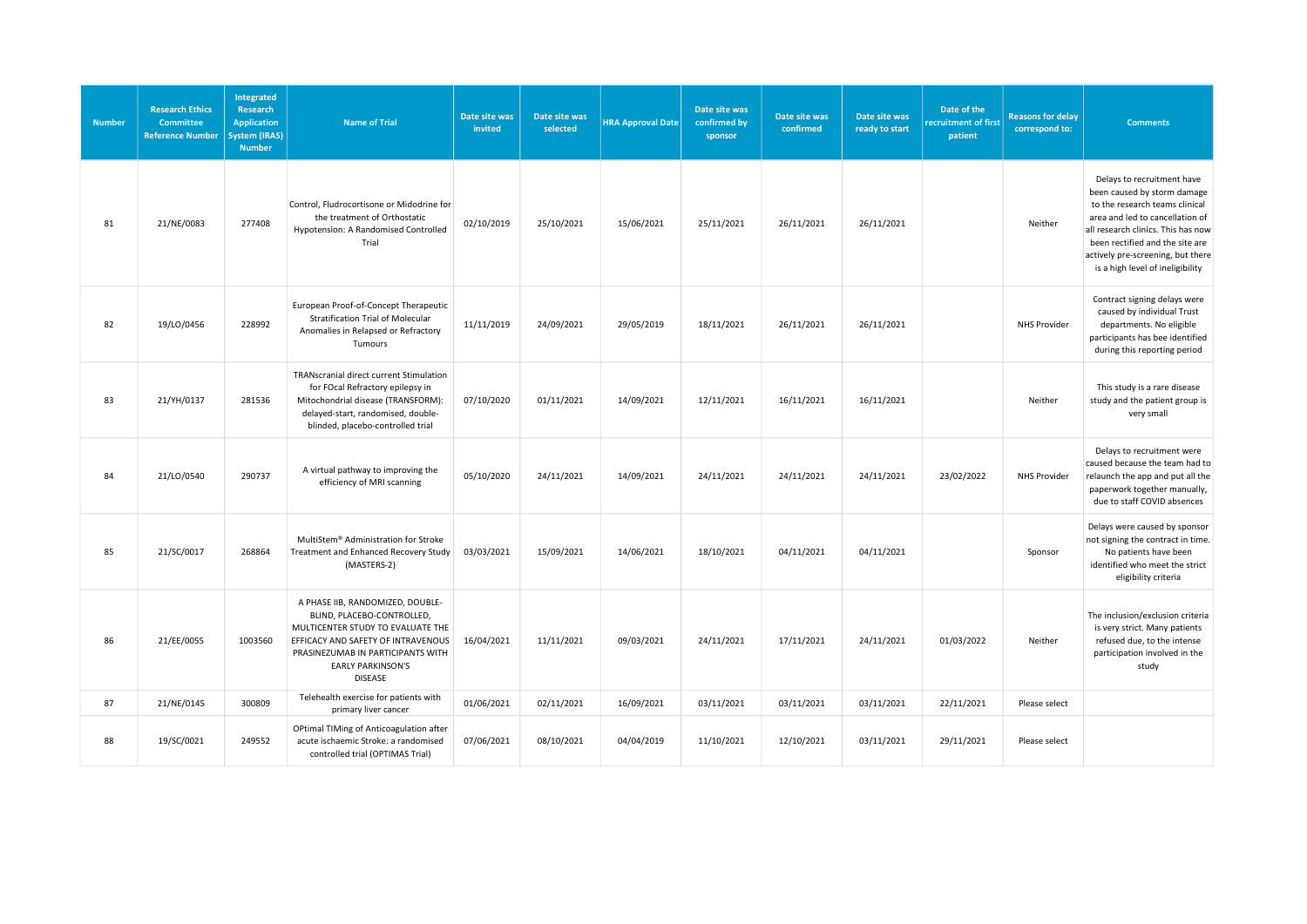| <b>Number</b> | <b>Research Ethics</b><br><b>Committee</b><br><b>Reference Number</b> | Integrated<br>Research<br><b>Application</b><br>System (IRAS)<br><b>Number</b> | <b>Name of Trial</b>                                                                                                                                                                                                                                                                                                                                                       | Date site was<br>invited | Date site was<br>selected | <b>HRA Approval Date</b> | Date site was<br>confirmed by<br>sponsor | Date site was<br>confirmed | Date site was<br>ready to start | Date of the<br>recruitment of first<br>patient | <b>Reasons for delay</b><br>correspond to: | <b>Comments</b>                                                                                                                                                                                                                                                                                                      |
|---------------|-----------------------------------------------------------------------|--------------------------------------------------------------------------------|----------------------------------------------------------------------------------------------------------------------------------------------------------------------------------------------------------------------------------------------------------------------------------------------------------------------------------------------------------------------------|--------------------------|---------------------------|--------------------------|------------------------------------------|----------------------------|---------------------------------|------------------------------------------------|--------------------------------------------|----------------------------------------------------------------------------------------------------------------------------------------------------------------------------------------------------------------------------------------------------------------------------------------------------------------------|
| 89            | 20/EE/0127                                                            | 277059                                                                         | The HUmeral SHaft fracture trial: A multi-<br>centre prospective randomised<br>superiority trial of surgical versus non-<br>surgical interventions for humeral shaft<br>fractures in patients aged 18 years or<br>older                                                                                                                                                    | 08/09/2021               | 01/11/2021                | 02/06/2020               | 16/11/2021                               | 26/11/2021                 | 26/11/2021                      | 16/02/2022                                     | <b>NHS Provider</b>                        | Three eligible patients were<br>identified initially, two declined<br>to participate due to a<br>preference for treatment, and<br>one was missed due to staff<br>shortages                                                                                                                                           |
| 90            | 21/SC/0310                                                            | 304450                                                                         | A single-blind, randomised, phase II multi-<br>centre study to determine reactogenicity<br>and immunogenicity of heterologous<br>prime/boost COVID-19 vaccine schedules<br>in adolescents (COM-COV3)                                                                                                                                                                       | 25/10/2021               | 05/11/2021                | 14/09/2021               | 11/11/2021                               | 11/11/2021                 | 11/11/2021                      |                                                | Sponsor                                    | Sponsor paused recruitment in<br>November in light of changing<br>government policy                                                                                                                                                                                                                                  |
| 91            | 19/SW/0043                                                            | 235625                                                                         | CHIEF-PD (CHolinesterase Inhibitor to<br>prEvent Falls in Parkinson's Disease): A<br>phase 3 randomised double-blind placebo-<br>controlled trial of rivastigmine to prevent<br>falls in Parkinson's disease                                                                                                                                                               | 18/05/2020               | 12/11/2021                | 26/07/2019               | 14/12/2021                               | 17/12/2021                 | 17/12/2021                      | 31/03/2022                                     | Sponsor                                    | Delay confirmation from<br>sponsor of study open and no<br>eligible patient was identified<br>until March 2022                                                                                                                                                                                                       |
| 92            | 21/NE/0084                                                            | 280025                                                                         | Obeticholic acid for the Amelioration of<br>Cognitive Symptoms trial-2                                                                                                                                                                                                                                                                                                     | 13/11/2019               | 10/11/2021                | 03/06/2021               | 08/12/2021                               | 09/12/2021                 | 09/12/2021                      | 06/01/2022                                     | Please select                              |                                                                                                                                                                                                                                                                                                                      |
| 93            | 20/ES/0034                                                            | 276977                                                                         | A two-part phase I study with the<br>antibody-drug conjugate SYD985 in<br>combination with niraparib to evaluate<br>safety, pharmacokinetics and efficacy in<br>patients with HER2-expressing locally<br>advanced or metastatic solid tumours                                                                                                                              | 03/07/2020               | 29/09/2021                | 20/04/2020               | 07/12/2021                               | 10/12/2021                 | 13/12/2021                      |                                                | Both                                       | Support departments approvals<br>were out of date and had to be<br>requested before the study was<br>allocated for set up. Study<br>closed early by sponsor because<br>the drug was found to be too<br>toxic and the study halted on<br>safety grounds before the<br>research team were able to<br>recruit to a slot |
| 94            | 21/NW/0178                                                            | 1003810                                                                        | A phase IIa, randomized, 2-arm parallel-<br>group, placebo-controlled, double-blind,<br>multi-centre trial to evaluate safety,<br>tolerability, anti-inflammatory and cardio-<br>protective effects after intravenous and<br>oral administration of KAND567 in ST-<br>elevation myocardial infarction (STEMI)<br>patients undergoing percutaneous<br>coronary intervention | 08/07/2020               | 25/10/2021                | 07/07/2021               | 03/12/2021                               | 06/12/2021                 | 06/12/2021                      | 29/12/2021                                     | <b>NHS Provider</b>                        | Local capacity and capability<br>review was not completed in<br>time                                                                                                                                                                                                                                                 |
| 95            | 20/ES/0067                                                            | 1003032                                                                        | A Multicenter, Randomized, Double-<br>blind, Placebo controlled, Parallel-group<br>Study to Evaluate the Efficacy and Safety<br>of Dapirolizumab Pegol in Study<br>Participants with Moderately to Severely<br>Active Systemic Lupus Erythematosus                                                                                                                         | 18/03/2021               | 06/06/2021                | 08/09/2020               | 01/12/2021                               | 06/12/2021                 | 06/12/2021                      |                                                | <b>NHS Provider</b>                        | Contacting delays were caused<br>by research team. No eligible<br>participants have been<br>identified                                                                                                                                                                                                               |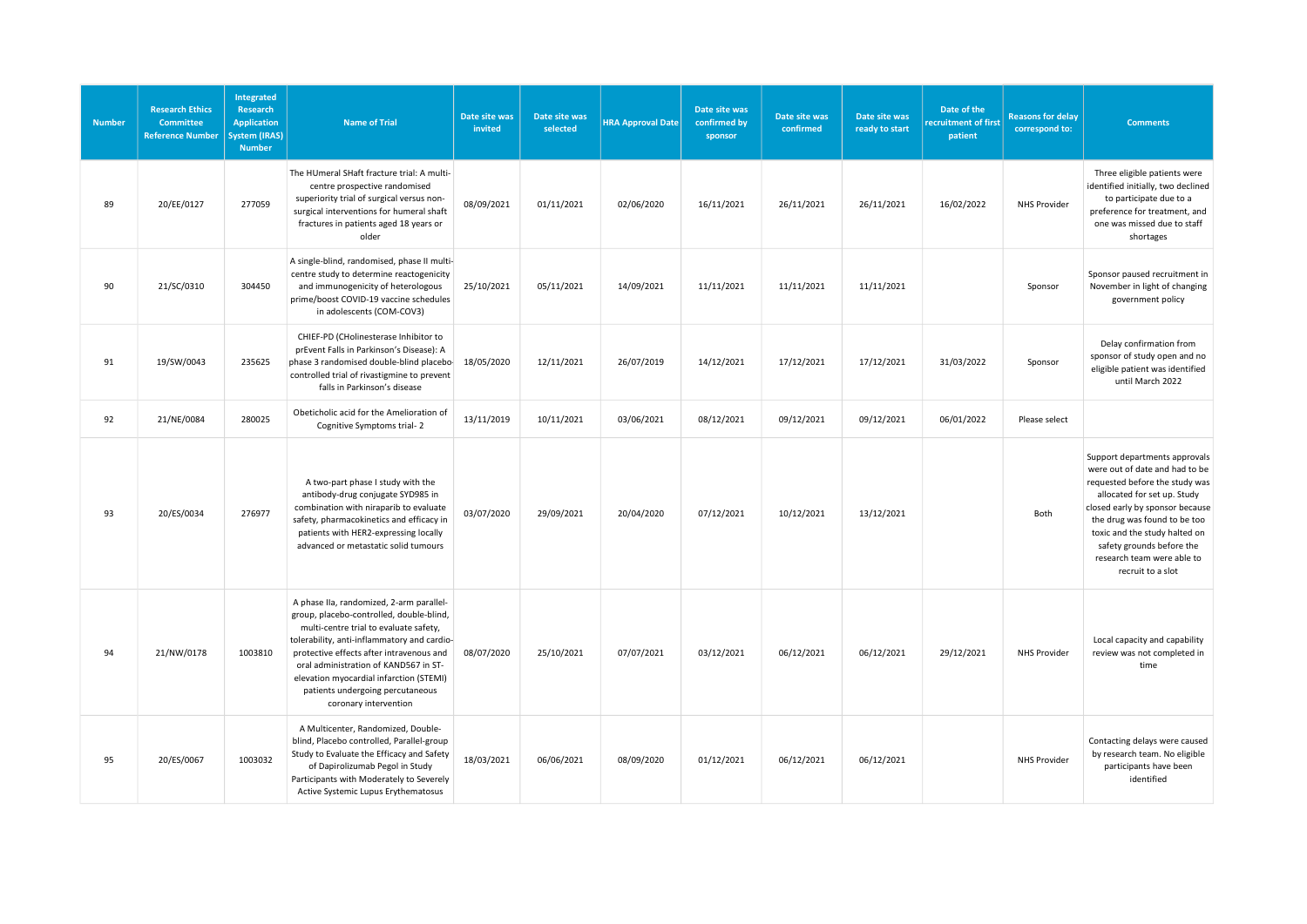| <b>Number</b> | <b>Research Ethics</b><br><b>Committee</b><br><b>Reference Number</b> | Integrated<br>Research<br><b>Application</b><br><b>System (IRAS)</b><br><b>Number</b> | <b>Name of Trial</b>                                                                                                                                                                                                                                                               | Date site was<br>invited | Date site was<br>selected | <b>HRA Approval Date</b> | Date site was<br>confirmed by<br>sponsor | Date site was<br>confirmed | Date site was<br>ready to start | Date of the<br>recruitment of first<br>patient | <b>Reasons for delay</b><br>correspond to: | <b>Comments</b>                                                                                                                                                                                                                                                                                                                                                                                                                                                       |
|---------------|-----------------------------------------------------------------------|---------------------------------------------------------------------------------------|------------------------------------------------------------------------------------------------------------------------------------------------------------------------------------------------------------------------------------------------------------------------------------|--------------------------|---------------------------|--------------------------|------------------------------------------|----------------------------|---------------------------------|------------------------------------------------|--------------------------------------------|-----------------------------------------------------------------------------------------------------------------------------------------------------------------------------------------------------------------------------------------------------------------------------------------------------------------------------------------------------------------------------------------------------------------------------------------------------------------------|
| 96            | 20/EE/0043                                                            | 269050                                                                                | The effectiveness and risks of Treating<br>people with Idiopathic Pulmonary fibrosis<br>with the Addition of Lansoprazole (TIPAL):<br>a randomised placebo-controlled multi-<br>centre clinical trial                                                                              | 04/02/2021               | 11/11/2021                | 28/10/2020               | 25/11/2021                               | 01/12/2021                 | 01/12/2021                      | 23/02/2022                                     | Sponsor                                    | The SIV greenlight process took<br>longer than anticipated and the<br>first suitable patient was not<br>attending clinic until late<br>February. The study design<br>states that patients are<br>approached and consented as<br>part of their standard clinic<br>follow up appointment                                                                                                                                                                                |
| 97            | 19/ES/0049                                                            | 260196                                                                                | The ADDapt diet in reducing Crohn's<br>disease inflammation - Version 1                                                                                                                                                                                                            | 29/03/2021               | 17/11/2021                | 15/07/2019               | 14/12/2021                               | 14/12/2021                 | 14/12/2021                      | 24/03/2022                                     | Neither                                    | Patients need to have (mildly)<br>active Crohn's with symptoms<br>and a positive stool test for<br>inflammation, where a step up<br>in medical therapy is not<br>needed/declined and where the<br>patients is willing to have<br>dietary intervention. The<br>research team thought it would<br>be easy to identify this group,<br>but actually it has been quite<br>tough to find patients who meet<br>these criteria's                                              |
| 98            | 21/FT/0052                                                            | 292370                                                                                | A randomized, parallel group,<br>multicentre, multinational, prospective,<br>open-label exploratory study to evaluate<br>the add-on effect of opicapone 50 mg or<br>levodopa 100 mg as first strategy for the<br>treatment of wearing-off in patients with<br>Parkinson's Disease. | 07/06/2021               | 08/11/2021                | 27/05/2021               | 17/12/2021                               | 17/12/2021                 | 17/12/2021                      |                                                | Neither                                    | No eligible patients seen during<br>the reporting period                                                                                                                                                                                                                                                                                                                                                                                                              |
| 99            | 21/FT/0082                                                            | 300630                                                                                | ZEUS - Effects of ziltivekimab versus<br>placebo on cardiovascular outcomes in<br>participants with established<br>atherosclerotic cardiovascular disease,<br>chronic kidney disease and systemic<br>inflammation                                                                  | 09/06/2021               | 08/12/2021                | 13/09/2021               | 16/12/2021                               | 16/12/2021                 | 16/12/2021                      |                                                | Neither                                    | Recruitment delays: The initial<br>screening prior to fully taking<br>part in the study involves a<br>blood test looking at<br>inflammation markers. The<br>criteria for inclusion based on<br>the result of this blood test is<br>very specific and we were made<br>aware by the sponsor company<br>that this contributes to<br>screening fails in well over 50%<br>of all screened patients globally.<br>No patient has been identified<br>who meets this criteria. |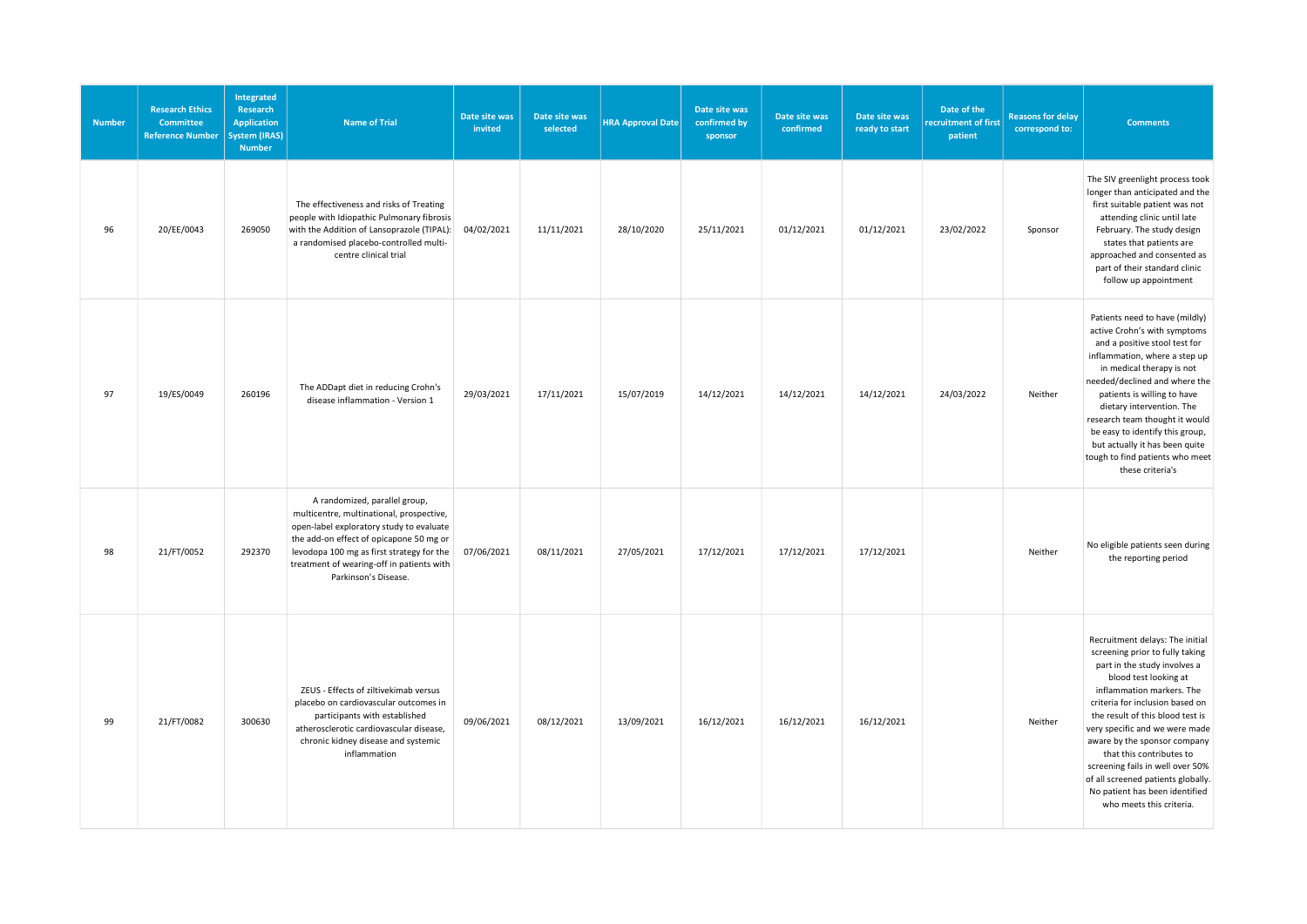| <b>Number</b> | <b>Research Ethics</b><br><b>Committee</b><br><b>Reference Number</b> | Integrated<br>Research<br><b>Application</b><br><b>System (IRAS)</b><br><b>Number</b> | <b>Name of Trial</b>                                                                                                                                                                                                                                             | Date site was<br>invited | Date site was<br>selected | <b>HRA Approval Date</b> | Date site was<br>confirmed by<br>sponsor | Date site was<br>confirmed | Date site was<br>ready to start | Date of the<br>recruitment of first<br>patient | <b>Reasons for delay</b><br>correspond to: | <b>Comments</b>                                                                                                                                                                                                                                                                                                                                                 |
|---------------|-----------------------------------------------------------------------|---------------------------------------------------------------------------------------|------------------------------------------------------------------------------------------------------------------------------------------------------------------------------------------------------------------------------------------------------------------|--------------------------|---------------------------|--------------------------|------------------------------------------|----------------------------|---------------------------------|------------------------------------------------|--------------------------------------------|-----------------------------------------------------------------------------------------------------------------------------------------------------------------------------------------------------------------------------------------------------------------------------------------------------------------------------------------------------------------|
| 100           | 20/NE/0020                                                            | 277060                                                                                | A cluster randomised controlled trial to<br>assess the effectiveness and cost-<br>effectiveness of the 'Your Care Needs<br>You!' intervention to improve safety and<br>experience of care transitions.                                                           | 22/06/2021               | 05/11/2021                | 26/02/2020               | 30/11/2021                               | 14/12/2021                 | 14/12/2021                      | 24/02/2022                                     | <b>NHS Provider</b>                        | Due to staffing levels in<br>December and January due to<br>COVID the start date for study<br>recruitment was delayed until<br>the 1st February 2022. The<br>study is not ongoing, and in<br>spite of being hampered by<br>restricted visiting, which has<br>prevented recruitment of<br>patients with reduced mental<br>capacity, recruitment is going<br>well |
| 101           | 21/NE/0128                                                            | 289134                                                                                | A Phase IIIb, open-label, single-arm,<br>single-dose, multicenter study to evaluate<br>the safety, tolerability and efficacy of<br>gene replacement therapy with<br>intravenous OAV101 (AVXS-101) in<br>pediatric patients with spinal muscular<br>atrophy (SMA) | 25/06/2021               | 24/11/2021                | 05/10/2021               | 02/12/2021                               | 02/12/2021                 | 02/12/2021                      | 14/12/2021                                     | Please select                              |                                                                                                                                                                                                                                                                                                                                                                 |
| 102           | 21/LO/0035                                                            | 270373                                                                                | ARTHRITIS PREVENTION IN THE PRE-<br>CLINICAL PHASE OF RA WITH ABATACEPT<br>(APIPPRA) LONG TERM OUTCOME STUDY:<br>THE ALTO STUDY                                                                                                                                  | 15/09/2021               | 25/10/2021                | 05/03/2021               | 03/12/2021                               | 10/12/2021                 | 10/12/2021                      | 28/02/2022                                     | Sponsor                                    | Initial delays were caused by<br>sponsor changing the wording<br>in the contract. Recruitment<br>delays were caused by sponsors<br>not giving the Green Light to<br>open the study until February                                                                                                                                                               |
| 103           | 21/WM/0196                                                            | 297458                                                                                | CP340 SUN-Study Investigation of patient<br>benefits with a new supporting ostomy<br>product and support service in patients<br>with a newly stoma formation.                                                                                                    | 25/10/2021               | 16/11/2021                | 03/11/2021               | 03/12/2021                               | 03/12/2021                 | 03/12/2021                      | 14/01/2022                                     | Please select                              |                                                                                                                                                                                                                                                                                                                                                                 |
| 104           | 19/LO/1064                                                            | 260639                                                                                | The TIGHT-K STUDY. Dysrhythmias on the<br>cardiac intensive care unit - does<br>maintenance of high-normal serum<br>potassium levels matter?                                                                                                                     | 29/04/2020               | 25/10/2021                | 06/11/2019               | 07/12/2021                               | 25/01/2022                 | 26/01/2022                      |                                                | Sponsor                                    | Delays were caused by<br>contracting within sponsor<br>company. Recruitment was<br>delayed due to COVID studies<br>being prioritised within the<br>research team                                                                                                                                                                                                |
| 105           | 19/NE/0110                                                            | 257719                                                                                | A randomised, double-blind, placebo-<br>controlled, cross-over trial of zibotentan<br>in microvascular angina                                                                                                                                                    | 25/08/2020               | 09/12/2021                | 04/12/2019               | 13/12/2021                               | 10/01/2022                 | 10/01/2022                      | 23/03/2022                                     | <b>NHS Provider</b>                        | Study team were unable to get<br>green light to use the stress test<br>(ECG) facility due to COVID until<br>March 2022                                                                                                                                                                                                                                          |
| 106           | 21/NE/0100                                                            | 293565                                                                                | Acipimox to improve muscle function and<br>sarcopenia - a feasibility study                                                                                                                                                                                      | 16/12/2020               | 10/12/2021                | 22/07/2021               | 21/12/2021                               | 05/01/2022                 | 05/01/2022                      |                                                | Sponsor                                    | The Green light was not given<br>by sponsor until the 28th March<br>2022                                                                                                                                                                                                                                                                                        |
| 107           | 20/WS/0178                                                            | 290482                                                                                | Anaesethesia Choice for Creation of<br>artEriovenouS fiStulae                                                                                                                                                                                                    | 25/06/2021               | 22/10/2021                | 24/05/2021               | 11/01/2022                               | 11/01/2022                 | 11/01/2022                      | 09/03/2022                                     | <b>NHS Provider</b>                        | Study approval delays were<br>caused by Finance queries<br>within the Trust. No eligible<br>patient was identified until<br>March 2022                                                                                                                                                                                                                          |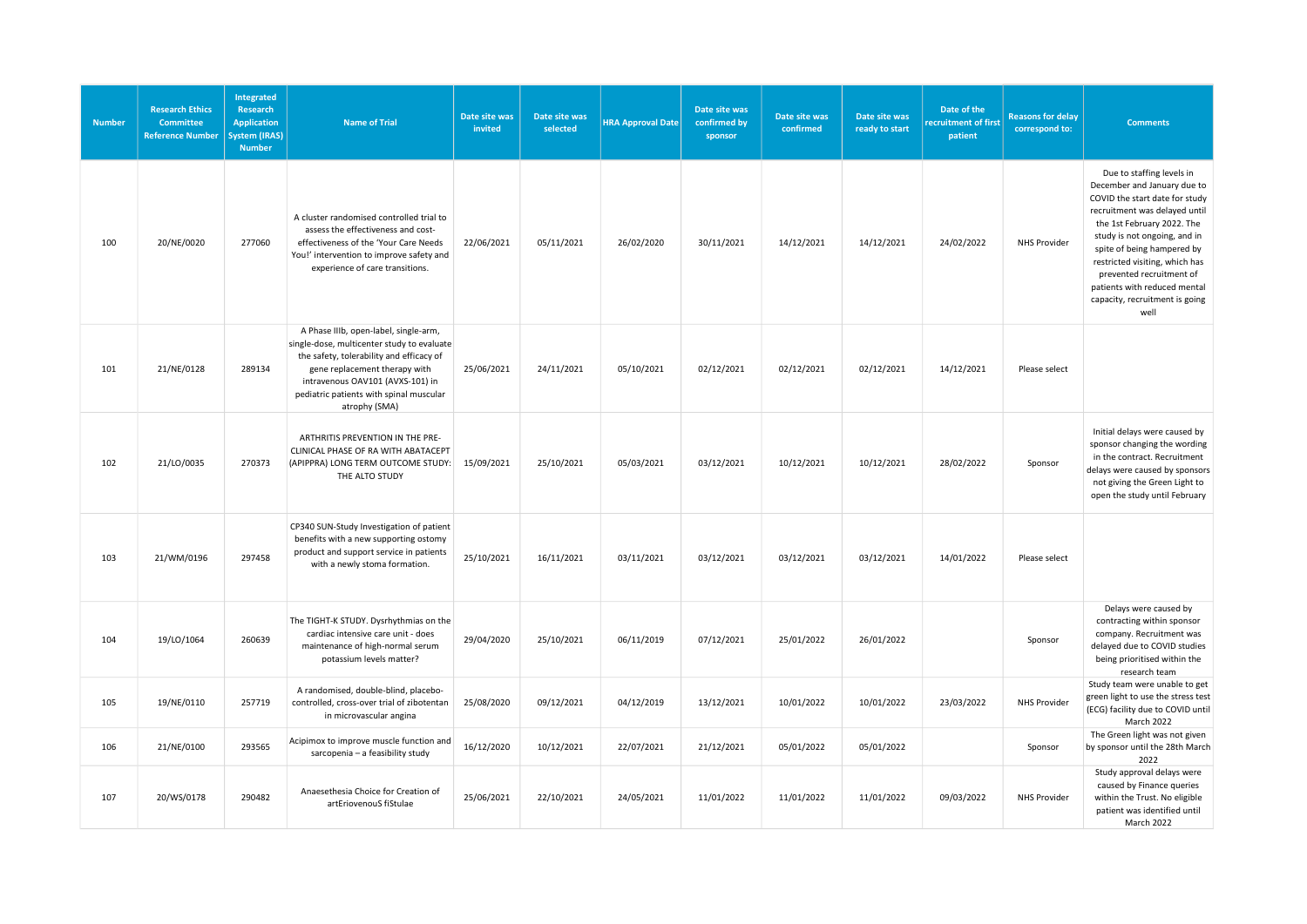| <b>Number</b> | <b>Research Ethics</b><br><b>Committee</b><br><b>Reference Number</b> | Integrated<br>Research<br><b>Application</b><br>System (IRAS)<br><b>Number</b> | <b>Name of Trial</b>                                                                                                                                                                                                                                                                                                                                             | Date site was<br>invited | Date site was<br>selected | <b>HRA Approval Date</b> | Date site was<br>confirmed by<br>sponsor | Date site was<br>confirmed | Date site was<br>ready to start | Date of the<br>recruitment of first<br>patient | <b>Reasons for delay</b><br>correspond to: | <b>Comments</b>                                                                                                                                                                   |
|---------------|-----------------------------------------------------------------------|--------------------------------------------------------------------------------|------------------------------------------------------------------------------------------------------------------------------------------------------------------------------------------------------------------------------------------------------------------------------------------------------------------------------------------------------------------|--------------------------|---------------------------|--------------------------|------------------------------------------|----------------------------|---------------------------------|------------------------------------------------|--------------------------------------------|-----------------------------------------------------------------------------------------------------------------------------------------------------------------------------------|
| 108           | 21/SW/0049                                                            | 283345                                                                         | Early Laser for Burn Scars (ELABS) - A<br>multi-centre randomised, controlled trial<br>of both the effectiveness and cost-<br>effectiveness of the treatment of<br>hypertrophic burn scars with Pulsed Dye<br>Laser and standard care compared to<br>standard care alone                                                                                         | 09/07/2021               | 24/08/2021                | 21/05/2021               | 18/11/2021                               | 04/01/2022                 | 04/01/2022                      | 20/01/2022                                     | Both                                       | Delays were caused between<br>sponsor and Nuth resolving<br>contracting queries                                                                                                   |
| 109           | 20/LO/0947                                                            | 261727                                                                         | A multicenter, non-randomized, open-<br>label phase 1b study to determine the<br>maximum tolerated and recommended<br>phase 2 dose of the ATR Inhibitor BAY<br>1895344 in combination with<br>pembrolizumab and to characterize its<br>safety, tolerability, pharmacokinetics and<br>preliminary anti-tumour activity in<br>patients with advanced solid tumours | 06/08/2021               | 07/12/2021                | 30/09/2020               | 20/01/2022                               | 20/01/2022                 | 21/01/2022                      | 07/03/2022                                     | <b>NHS Provider</b>                        | Delays were caused due to NHS<br>approval from R&D. No eligible<br>patient was identified by the<br>research team until March 2022                                                |
| 110           | 21/LO/0517                                                            | 299456                                                                         | A Randomized, Double-Blind, Placebo-<br>Controlled, Phase 2 Trial to Evaluate the<br>Efficacy and Safety of Three Dose Levels<br>of KVD824, an Oral Plasma Kallikrein<br>Inhibitor, for Long-Term Prophylactic<br>Treatment of Hereditary Angioedema<br>Type I or II                                                                                             | 31/08/2021               | 10/12/2021                | 21/09/2021               | 13/01/2022                               | 17/01/2022                 | 17/01/2022                      |                                                | Sponsor                                    | The research site had supply<br>problems, sponsor sent two lots<br>of lab kits with an early expiry<br>date and in date lab kits were<br>only recently received late<br>March 202 |
| 111           | 21/NW/0140                                                            | 291937                                                                         | Clinical Evaluation of the StablePoint<br>Catheter and Force-Sensing System for<br>Paroxysmal Atrial Fibrillation.                                                                                                                                                                                                                                               | 02/11/2021               | 17/12/2021                | 22/06/2021               | 17/01/2022                               | 24/01/2022                 | 24/01/2022                      | 15/03/2022                                     | Neither                                    | Patient sought but no eligible<br>patients were identified until<br>March 2022                                                                                                    |
| 112           | 20/LO/0423                                                            | 269678                                                                         | Is there a genotype-phenotype<br>correlation in SDHB that can guide<br>surveillance screening?                                                                                                                                                                                                                                                                   | 03/12/2021               | 06/01/2022                | 03/09/2020               | 11/01/2022                               | 11/01/2022                 | 11/01/2022                      | 17/01/2022                                     | Please select                              |                                                                                                                                                                                   |
| 113           | 19/LO/0571                                                            | 256756                                                                         | Asthma Exacerbation Profile in patients<br>on open label treatment with<br>Benralizumab for severe eosinophilic<br>asthma - an exploratory cohort study                                                                                                                                                                                                          | 04/12/2019               | 14/01/2022                | 22/01/2020               | 28/01/2022                               | 16/02/2022                 | 16/02/2022                      |                                                | Neither                                    | Patients sought but no eligible<br>patients have been identified                                                                                                                  |
| 114           | 19/NW/0700                                                            | 268843                                                                         | A phase III trial of intensity-modulated<br>proton beam therapy versus intensity<br>modulated radiotherapy for multi-toxicity<br>reduction in oropharyngeal cancer                                                                                                                                                                                               | 16/09/2020               | 14/02/2022                | 12/12/2019               | 16/02/2022                               | 18/02/2022                 | 22/02/2022                      |                                                | Please select                              |                                                                                                                                                                                   |
| 115           | 21/YH/0224                                                            | 293189                                                                         | Breastmilk fortification in preterm<br>infants: a randomised controlled trial of<br>two nutritionally equivalent fortifiers<br>(PUFFIN - preterm milk fortification in<br>neonates)                                                                                                                                                                              | 31/03/2021               | 03/12/2021                | 22/10/2021               | 04/02/2022                               | 04/02/2022                 | 04/02/2022                      |                                                | <b>NHS Provider</b>                        | Contracting Delays caused from<br>the Trust due to collaboration<br>agreement. No eligible patients<br>have been identified due to<br>strict eligibility critieria                |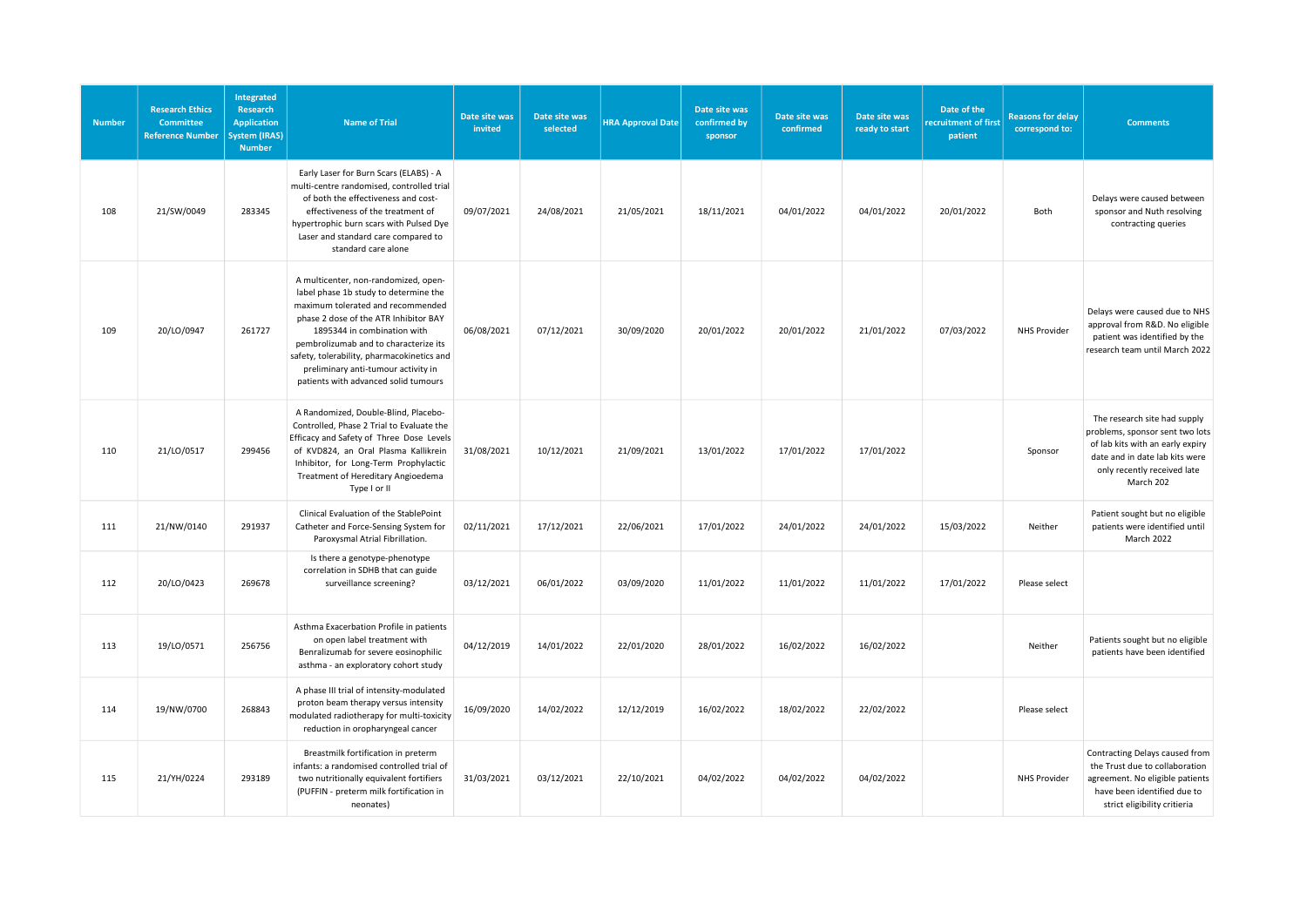| <b>Number</b> | <b>Research Ethics</b><br><b>Committee</b><br><b>Reference Number</b> | Integrated<br>Research<br><b>Application</b><br><b>System (IRAS)</b><br><b>Number</b> | <b>Name of Trial</b>                                                                                                                                                                                                                                                                                                                                                                                      | Date site was<br>invited | Date site was<br>selected | <b>HRA Approval Date</b> | Date site was<br>confirmed by<br>sponsor | Date site was<br>confirmed | Date site was<br>ready to start | Date of the<br>recruitment of first<br>patient | <b>Reasons for delay</b><br>correspond to: | <b>Comments</b>                                                                                                                                    |
|---------------|-----------------------------------------------------------------------|---------------------------------------------------------------------------------------|-----------------------------------------------------------------------------------------------------------------------------------------------------------------------------------------------------------------------------------------------------------------------------------------------------------------------------------------------------------------------------------------------------------|--------------------------|---------------------------|--------------------------|------------------------------------------|----------------------------|---------------------------------|------------------------------------------------|--------------------------------------------|----------------------------------------------------------------------------------------------------------------------------------------------------|
| 116           | 20/EM/0245                                                            | 284115                                                                                | A Phase 3 Randomized, Double-blind,<br>Multicenter, Global Study of<br>Monalizumab or Placebo in Combination<br>With Cetuximab in Patients With<br>Recurrent or Metastatic Squamous Cell<br>Carcinoma of the Head and Neck<br>Previously Treated With an Immune<br>Checkpoint Inhibitor. INTERLINK-1                                                                                                      | 09/07/2021               | 17/02/2022                | 18/12/2020               | 23/02/2022                               | 28/02/2022                 | 28/02/2022                      |                                                | Please select                              |                                                                                                                                                    |
| 117           | 21/LO/0080                                                            | 293186                                                                                | A randomised open label trial to assess<br>change in respiratory function for people<br>with cystic fibrosis (pwCF) established on<br>triple combination therapy (Kaftrio™)<br>after rationalisation of nebulised<br>mucoactive therapies (the CF STORM<br>trial)                                                                                                                                         | 08/07/2021               | 18/11/2021                | 10/03/2021               | 16/12/2021                               | 09/02/2022                 | 10/02/2022                      |                                                | Sponsor                                    | Contract signing delays were<br>caused by sponsor with<br>signature process. No eligible<br>patients have been seen during<br>the reporting period |
| 118           | 21/EM/0062                                                            | 293080                                                                                | A 52-week, randomised, double-blind,<br>double-dummy, parallel group, multi-<br>centre, non-inferiority study assessing<br>exacerbation rate, additional measures of<br>asthma control and safety in adult and<br>adolescent severe asthmatic participants<br>with an eosinophilic phenotype treated<br>with GSK3511294 compared with<br>mepolizumab or benralizumab                                      | 20/07/2021               | 10/02/2022                | 20/04/2021               | 14/02/2022                               | 14/02/2022                 | 17/02/2022                      |                                                | Please select                              |                                                                                                                                                    |
| 119           | 21/WA/0237                                                            | 1003718                                                                               | A randomized, parallel-group, double-<br>blind, placebo-controlled, multicenter<br>Phase III trial to investigate the efficacy<br>and safety of secukinumab 300 mg<br>administered subcutaneously versus<br>placebo, in combination with a<br>glucocorticoid taper regimen, in patients<br>with giant cell arteritis (GCA)                                                                                | 06/08/2021               | 27/01/2022                | 24/08/2021               | 09/02/2022                               | 11/02/2022                 | 16/02/2022                      | 24/03/2022                                     | Please select                              |                                                                                                                                                    |
| 120           | 21/FT/0072                                                            | 298360                                                                                | A Phase III, Double-Blind, Randomized,<br>Placebo-Controlled and Parallel-Group<br>Study to Evaluate the Efficacy and Safety<br>of Opicapone, as Add-on to Stable<br>Levodopa (L-DOPA) Plus a Dopa<br>Decarboxylase Inhibitor (DDCI) Therapy in<br>Early Idiopathic Parkinson's Disease<br>Patients, with an Open-Label Extension<br>The EPSILON Study: Early ParkinSon with<br>L-DOPA/DDCI and OpicapoNe | 12/08/2021               | 26/01/2022                | 21/05/2021               | 17/02/2022                               | 17/02/2022                 | 18/02/2022                      |                                                | Please select                              |                                                                                                                                                    |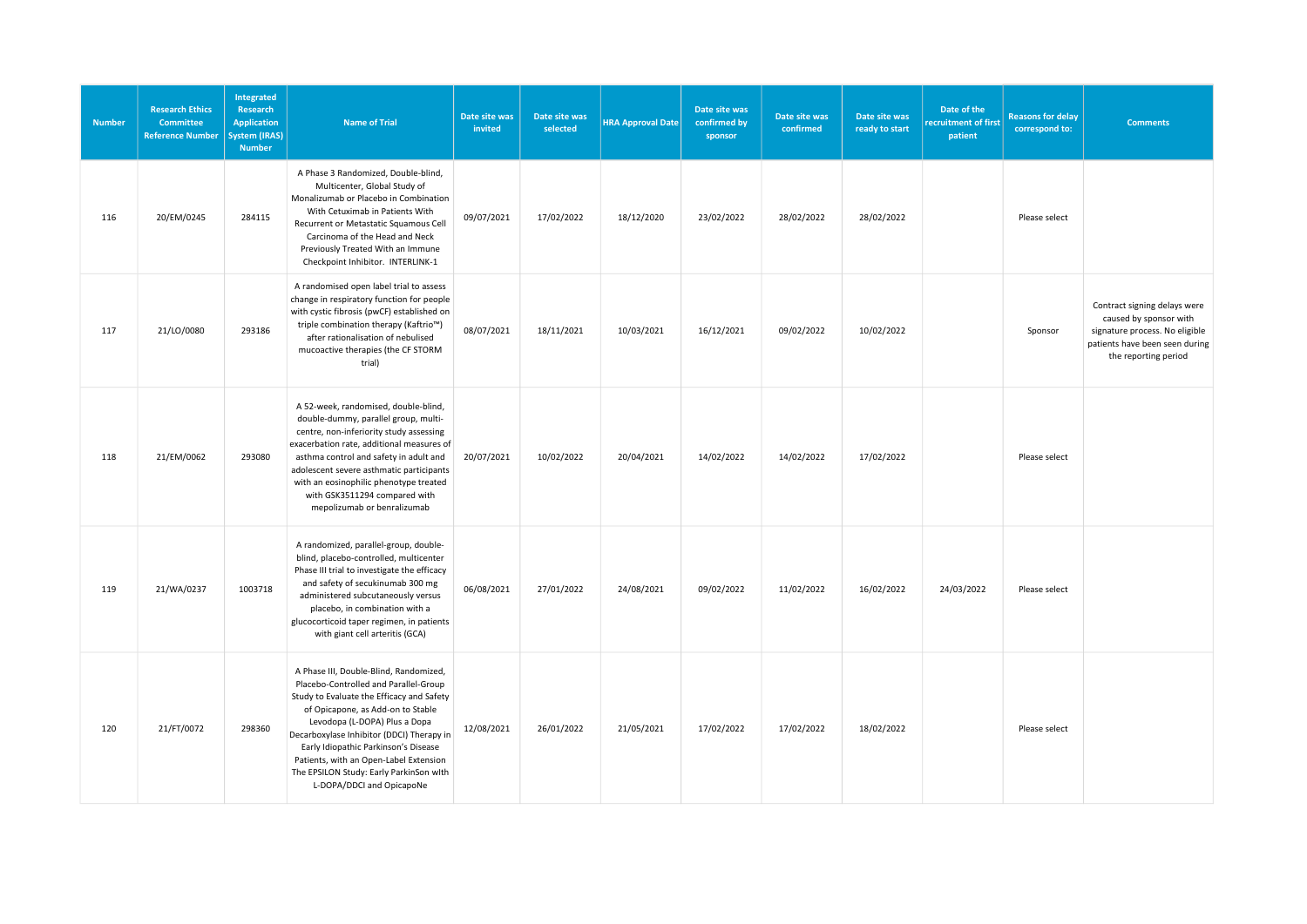| <b>Number</b> | <b>Research Ethics</b><br><b>Committee</b><br><b>Reference Number</b> | Integrated<br>Research<br><b>Application</b><br><b>System (IRAS)</b><br><b>Number</b> | <b>Name of Trial</b>                                                                                                                                                                                                                                                                                         | Date site was<br>invited | Date site was<br>selected | <b>HRA Approval Date</b> | Date site was<br>confirmed by<br>sponsor | Date site was<br>confirmed | Date site was<br>ready to start | Date of the<br>recruitment of first<br>patient | <b>Reasons for delay</b><br>correspond to: | <b>Comments</b>                                          |
|---------------|-----------------------------------------------------------------------|---------------------------------------------------------------------------------------|--------------------------------------------------------------------------------------------------------------------------------------------------------------------------------------------------------------------------------------------------------------------------------------------------------------|--------------------------|---------------------------|--------------------------|------------------------------------------|----------------------------|---------------------------------|------------------------------------------------|--------------------------------------------|----------------------------------------------------------|
| 121           | 21/LO/0467                                                            | 300194                                                                                | A dose confirmation study of FLT180a<br>(adeno-associated viral vector containing<br>the Padua variant of a codon-optimized<br>human Factor IX gene) in adult subjects<br>with hemophilia B.                                                                                                                 | 23/08/2021               | 01/02/2022                | 19/08/2021               | 07/02/2022                               | 18/02/2022                 | 18/02/2022                      |                                                | Please select                              |                                                          |
| 122           | 20/LO/0840                                                            | 264482                                                                                | Functional and Ultrasound guided<br>Resection of Glioblastoma. A two stage<br>trial. Stage 1 - Non-randomised<br>collaborative learning and evaluation<br>phase of participating centres (IDEAL<br>Stage 2b study), followed by Stage 2 - A<br>Multicentre Phase III trial with 2<br>mechanistic substudies. | 02/11/2021               | 06/01/2022                | 05/10/2020               | 25/01/2022                               | 14/02/2022                 | 16/02/2022                      |                                                | Neither                                    | No eligible patients seen during<br>the reporting period |
| 123           | 21/ES/0065                                                            | 293383                                                                                | Piloting an intervention using single case<br>design to reduce uncertainty distress in<br>those with long term health conditions.                                                                                                                                                                            | 08/11/2021               | 13/01/2022                | 27/07/2021               | 18/01/2022                               | 16/02/2022                 | 17/02/2022                      |                                                | Please select                              |                                                          |
| 124           | 21/EE/0120                                                            | 294986                                                                                | A PHASE IIIb, GLOBAL, MULTICENTER,<br>RANDOMIZED, VISUAL<br>ASSESSOR-MASKED STUDY OF THE<br>EFFICACY, SAFETY, AND<br>PHARMACOKINETICS OF A 36-WEEK<br>REFILL REGIMEN FOR THE PORT DELIVERY<br>SYSTEM WITH RANIBIZUMAB IN<br>PATIENTS WITH NEOVASCULAR AGE-<br>RELATED MACULAR<br>DEGENERATION (VELODROME)    | 15/11/2021               | 01/02/2022                | 27/01/2022               | 02/02/2022                               | 09/02/2022                 | 11/02/2022                      | 04/03/2022                                     | Please select                              |                                                          |
| 125           | 21/YH/0066                                                            | 280583                                                                                | Exploring the utility and acceptability of<br>Faecal Immunochemical Testing (FIT) as a<br>novel intervention for the improvement<br>of Colorectal Cancer (CRC) surveillance in<br>individuals with Lynch Syndrome.                                                                                           | 17/01/2022               | 07/02/2022                | 18/05/2021               | 07/02/2022                               | 16/02/2022                 | 16/02/2022                      |                                                | Please select                              |                                                          |
| 126           | 20/LO/1194                                                            | 1003433                                                                               | A Phase 3, Randomized, Double-Blind,<br>Placebo-Controlled Study to Assess the<br>Efficacy, Safety, and Tolerability of<br>Brensocatib Administered Once Daily for<br>52 Weeks in Subjects with Non-Cystic<br>Fibrosis Bronchiectasis - The ASPEN<br>Study                                                   | 03/03/2021               | 01/03/2022                | 26/02/2021               | 14/03/2022                               | 16/03/2022                 | 17/03/2022                      |                                                | Please select                              |                                                          |
| 127           | 21/FT/0112                                                            | 296487                                                                                | A multi-center, double-blind,<br>randomised, placebo-controlled, phase<br>Ila trial to evaluate spesolimab (BI<br>655130) efficacy in patients with<br>fibrostenotic Crohn's Disease                                                                                                                         | 23/03/2021               | 24/02/2022                | 11/10/2021               | 04/03/2022                               | 14/03/2022                 | 14/03/2022                      |                                                | Please select                              |                                                          |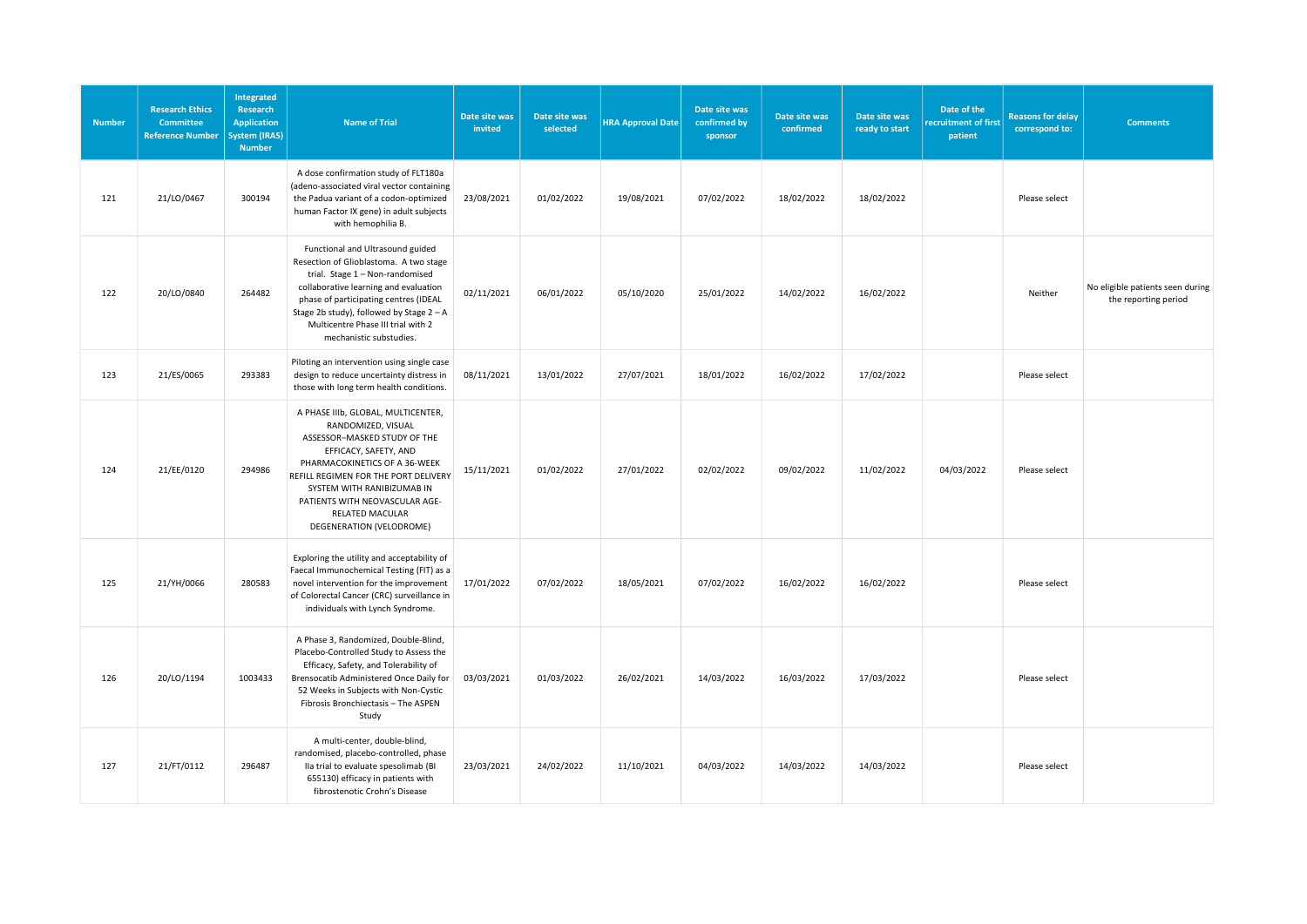| <b>Number</b> | <b>Research Ethics</b><br><b>Committee</b><br><b>Reference Number</b> | Integrated<br>Research<br><b>Application</b><br><b>System (IRAS)</b><br><b>Number</b> | <b>Name of Trial</b>                                                                                                                                                                                                                                                                                                        | Date site was<br>invited | Date site was<br>selected | <b>HRA Approval Date</b> | Date site was<br>confirmed by<br>sponsor | Date site was<br>confirmed | Date site was<br>ready to start | Date of the<br>recruitment of first<br>patient | <b>Reasons for delay</b><br>correspond to: | <b>Comments</b>                                                             |
|---------------|-----------------------------------------------------------------------|---------------------------------------------------------------------------------------|-----------------------------------------------------------------------------------------------------------------------------------------------------------------------------------------------------------------------------------------------------------------------------------------------------------------------------|--------------------------|---------------------------|--------------------------|------------------------------------------|----------------------------|---------------------------------|------------------------------------------------|--------------------------------------------|-----------------------------------------------------------------------------|
| 128           | 19/LO/0461                                                            | 250715                                                                                | A prospective randomised multi-centre<br>Trial comparing cArdiac MRI guided CRT<br>versus Conventional CRT implantation in<br>patients with Ischaemic Cardiomyopathy -<br><b>TACTIC CRT</b>                                                                                                                                 | 14/04/2021               | 17/01/2022                | 04/07/2019               | 19/01/2022                               | 02/03/2022                 | 02/03/2022                      |                                                | Sponsor                                    | Delays were caused by the<br>sponsor signing the contract                   |
| 129           | 21/LO/0108                                                            | 290969                                                                                | A Phase 1b/2 Open Label Umbrella Study<br>of Sasanlimab Combined with Anti-Cancer<br>Therapies Targeting Multiple Molecular<br>Mechanisms in Participants with Non-<br>Small Cell Lung Cancer (NSCLC)                                                                                                                       | 19/04/2021               | 04/03/2022                | 13/04/2021               | 16/03/2022                               | 16/03/2022                 | 18/03/2022                      |                                                | Please select                              |                                                                             |
| 130           | 21/FT/0099                                                            | 1003997                                                                               | A Phase IIB, Randomized, Double-blinded,<br>Placebo-controlled, Parallel-group Study<br>to Evaluate the Efficacy and Safety of<br>MEDI6570 in Participants with a Prior<br>Myocardial Infarction, Persistent<br>Inflammation, and Elevated N-terminal<br>Prohormone<br>Brain Natriuretic Peptide                            | 02/07/2021               | 08/03/2022                | 28/09/2021               | 18/03/2022                               | 21/03/2022                 | 22/03/2022                      |                                                | Please select                              |                                                                             |
| 131           | 21/WA/0219                                                            | 298975                                                                                | A two-part, randomized, placebo<br>controlled, double blind, multicenter,<br>Phase 3 study to evaluate the efficacy and<br>safety of linerixibat for the treatment of<br>cholestatic pruritus in participants with<br>primary biliary cholangitis (PBC).                                                                    | 31/08/2021               | 16/02/2022                | 01/11/2021               | 21/02/2022                               | 29/03/2022                 | 29/03/2022                      |                                                | Sponsor                                    | Delays were caused by the<br>contracting delays with the<br>sponsor company |
| 132           | 21/SC/0297                                                            | 283200                                                                                | Utilisation of normothermic machine<br>preservation in extended criteria livers - a<br>national threshold-crossing study                                                                                                                                                                                                    | 20/09/2021               | 15/02/2022                | 10/11/2021               | 14/03/2022                               | 18/03/2022                 | 18/03/2022                      |                                                | Please select                              |                                                                             |
| 133           | 20/NS/0140                                                            | 290159                                                                                | ROWTATE: Multicentre Research<br>Programme to Enhance Return to Work<br>after Trauma - Work Package 3 and 4.                                                                                                                                                                                                                | 29/09/2021               | 16/03/2022                | 13/01/2021               | 24/03/2022                               | 29/03/2022                 | 30/03/2022                      |                                                | Please select                              |                                                                             |
| 134           | 21/LO/0287                                                            | 290599                                                                                | Controlled trial of High-risk coronary<br>Intervention with Percutaneous left<br>ventricular unloading                                                                                                                                                                                                                      | 28/10/2021               | 09/02/2022                | 12/05/2021               | 10/02/2022                               | 01/03/2022                 | 01/03/2022                      |                                                | Please select                              |                                                                             |
| 135           | 20/EE/0254                                                            | 283893                                                                                | An Open-Label, Multicenter, Randomized<br>Phase 3 Study of First-Line Encorafenib<br>Plus Cetuximab with or without<br>Chemotherapy Versus Standard of Care<br>Therapy with a Safety Lead-In of<br>Encorafenib and Cetuximab Plus<br>Chemotherapy in Participants with<br>Metastatic BRAF V600E-Mutant<br>Colorectal Cancer | 03/11/2021               | 28/02/2022                | 20/01/2021               | 03/03/2022                               | 11/03/2022                 | 11/03/2022                      |                                                | Please select                              |                                                                             |